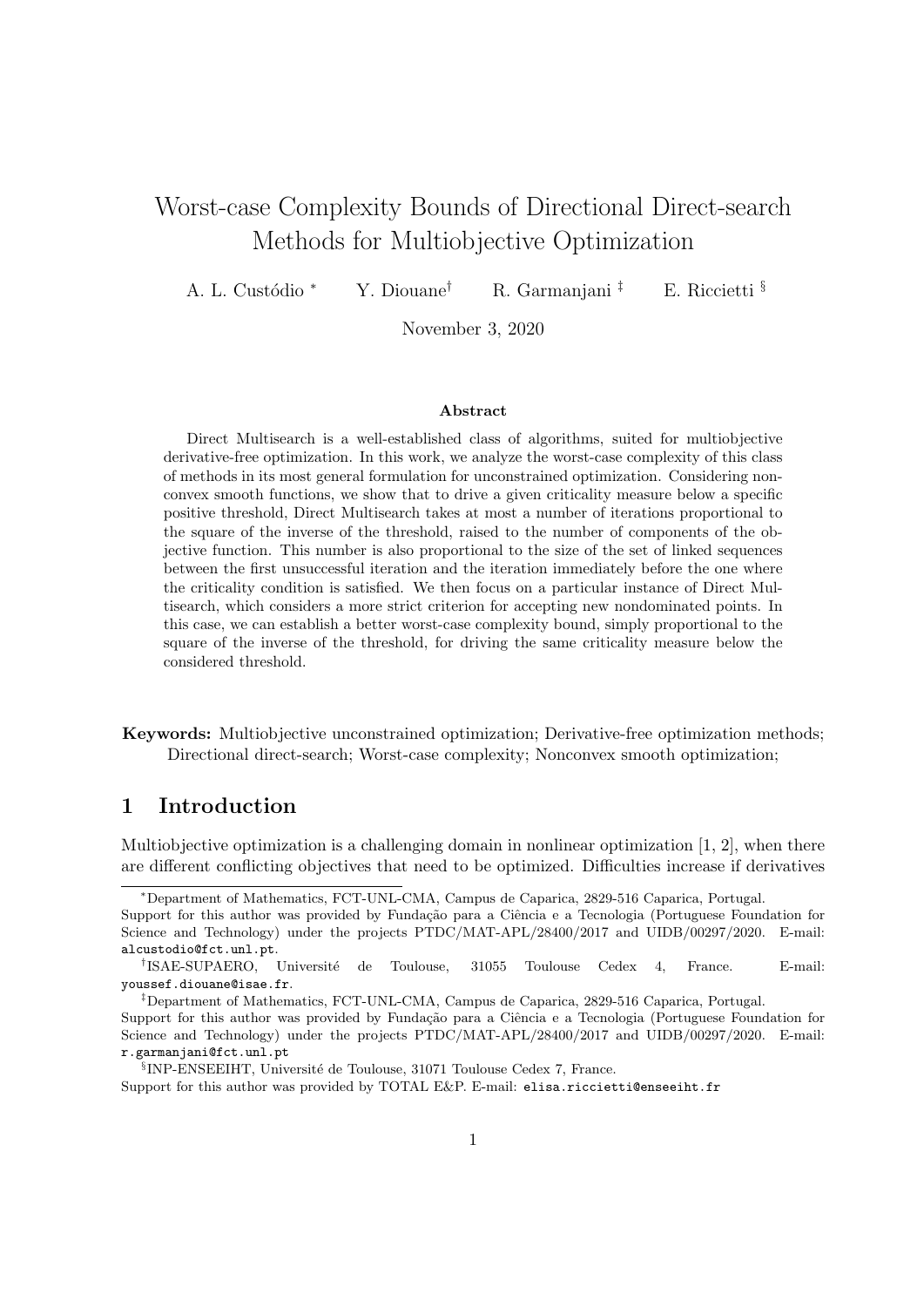are not available, neither can be numerically approximated due to the associated computational cost or to the presence of noise [3]. We are then in the domain of multiobjective derivativefree optimization, which often appears in problems where the objective function is evaluated through numerical simulation (for complementary information on single-objective derivativefree optimization methods, see [4, 5, 6]).

We are interested in establishing worst-case complexity (WCC) bounds for directional directsearch, a class of derivative-free optimization methods, when used for solving unconstrained multiobjective optimization problems. Each iteration of this class of algorithms can be divided into a search step and a poll step, being the former optional. In fact, the convergence properties of these methods rely on the procedure implemented in the poll step [7]. The objective function is evaluated at a finite set of points, corresponding to directions with good geometrical properties, scaled by a stepsize parameter. The decision of accepting or rejecting a new evaluated point is solely based on the objective function value, no model is built for the objective function, neither any attempt of estimating derivatives is considered [7]. The criterion for accepting a new evaluated point makes use of the partial order induced by the concept of Pareto dominance (cf. Definition 2.1 below).

In the last decades, there has been a growing interest in evaluating the performance of optimization algorithms in the worst-case scenario (see, for instance, [8, 9, 10, 11, 12, 13, 14, 15, 16]). Usually, the performance of an algorithm is measured by the number of iterations (or function evaluations) required to drive either some criticality measure below a given positive threshold or the function value below the threshold distance to the optimal function value.

In single-objective nonconvex smooth unconstrained optimization, Nesterov [15, Example 1.2.3 derived a WCC bound of  $\mathcal{O}(\epsilon^{-2})$  for gradient descent algorithms. A similar bound has been achieved for trust-region [17] and line-search [18] methods. Nesterov and Polyak [19] investigated the use of cubic regularization techniques and then Cartis et al [20] proposed a generalization to an adaptive regularized framework using cubics. For the latter class of methods, by considering second order algorithmic variants, this bound was improved to  $\mathcal{O}(\epsilon^{-3/2})$ , including a derivative-free approach where derivatives are approximated by finite-differences [8].

In the context of single-objective derivative-free optimization, directional direct-search was the first class of algorithms for which worst-case complexity bounds were established [16]. The author considered the broad class of directional direct-search methods which use sufficient decrease as globalization strategy and established that this class of algorithms shares, in terms of  $\epsilon$ , the worst-case complexity bound of steepest descent for the unconstrained minimization of a nonconvex smooth function. The complexity of directional direct-search methods for the optimization of convex smooth functions has been addressed in [9]. The bound of  $\mathcal{O}(\epsilon^{-2})$  has been improved to  $\mathcal{O}(\epsilon^{-1})$ , which is identical, in terms of  $\epsilon$ , to the one of steepest descent, under convexity. Complexity results have also been established for the nonsmooth case. In [11] a class of smoothing direct-search methods for the unconstrained optimization of nonsmooth functions was proposed and it was shown that the worst-case complexity of this procedure is roughly one order of magnitude worse than the one for directional direct-search or the steepest descent method, when applied to smooth functions. Other types of direct-search methods have been analyzed in the literature. A probabilistic descent directional direct-search algorithm has been proposed in [13], which is characterized by the fact that poll directions only guarantee descent with a certain fixed probability. The authors establish a worst-case complexity bound of  $\mathcal{O}(\epsilon^{-2})$ , which holds with a high probability. A restricted version of directional direct-search methods, where no stepsize increase is allowed, along with a worst-case complexity analysis has also been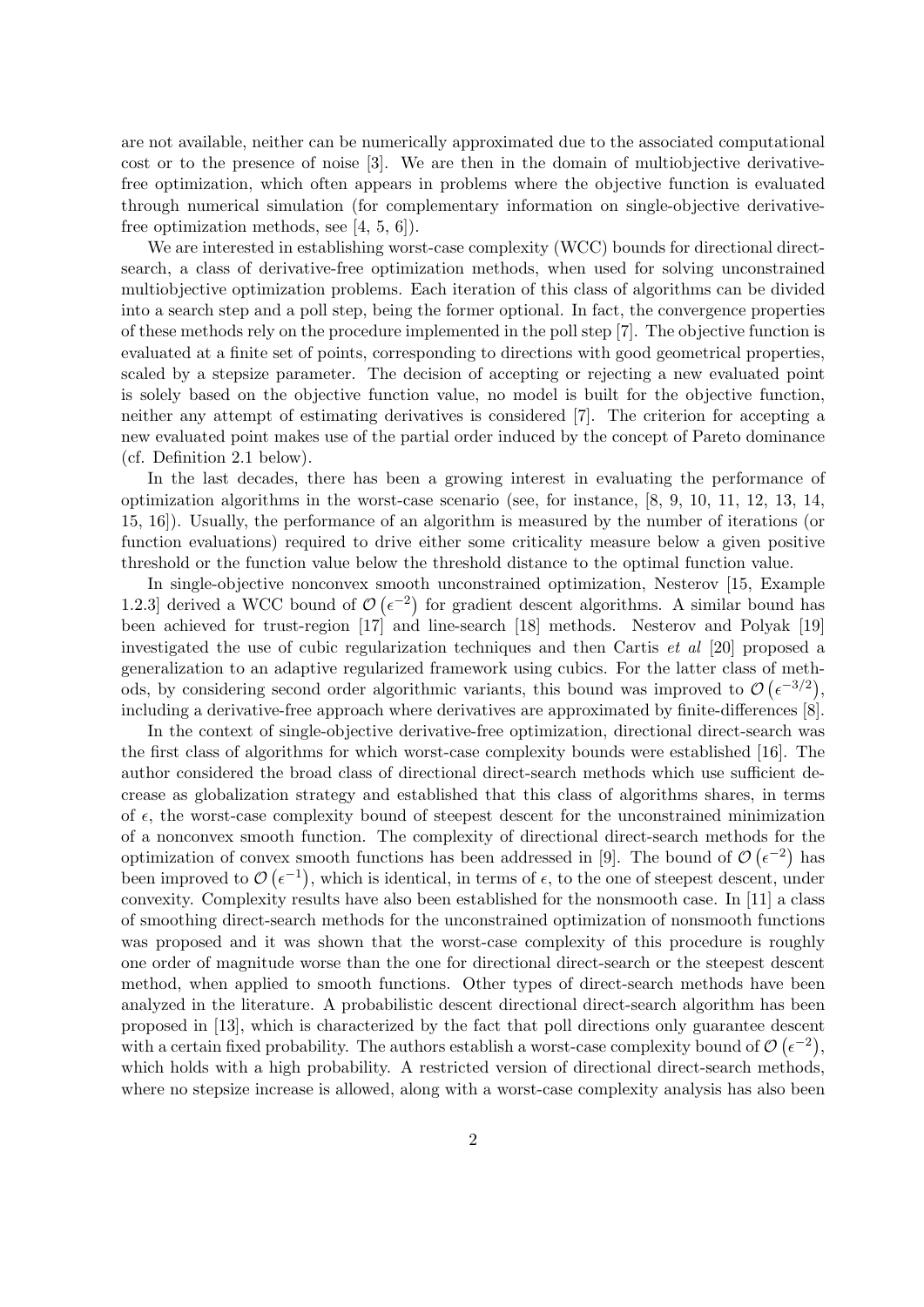studied in [14]. In [21], considering stepsizes independent from the results of each iteration, the authors propose and analyze a random derivative-free optimization algorithm which evaluates three points per iteration and enjoys a worst-case complexity bound of  $\mathcal{O}(\epsilon^{-2})$ .

As for the worst-case complexity of derivative-based methods for solving unconstrained multiobjective optimization problems, it has been shown in [12] that trust-region methods provide a worst-case complexity bound of  $\mathcal{O}(\epsilon^{-2})$ . A similar bound has been derived in [10], and improved to  $\mathcal{O}(\epsilon^{-1})$  or  $\mathcal{O}(\log \epsilon^{-1})$ , assuming convexity or strong convexity of the different objective function components. In [22], complexity bounds have also been derived for  $p$ -order regularization methods, this time under a Hölder continuity assumption on the derivatives of the objective function components.

Regarding the WCC of multiobjective derivative-free optimization algorithms, a first work [23] showed that an optimal worst-case algorithm for Lipschitz functions can be reduced to the computation of centers of balls producing an uniform cover of the feasible region. A biobjective optimization algorithm for single variable, twice continuously differentiable functions was proposed and analyzed in [24]. The authors prove that after  $\ell \in \mathbb{N}$  function evaluations, the number of points that do not belong to the Pareto front is of  $\mathcal{O}(\log(\ell)^2)$ .

In this work, we first establish a worst-case complexity bound for the original Direct Multisearch (DMS) [7] class of methods. We show that the DMS algorithm takes at most  $\mathcal{O}\left(|L(\epsilon)|\epsilon^{-2m}\right)$ iterations for driving a criticality measure below  $\epsilon > 0$ , where  $|L(\epsilon)|$  represents the cardinality of the set of linked sequences between the first unsuccessful iteration and the iteration immediately before the one where the criticality condition is satisfied. We then focus on a particular instance of this class of algorithms, which considers a more restrictive condition to accept new nondominated points. For that, we resort to the standard min-max formulation of the multiobjective optimization problem, which is widely used in the literature (e.g., see [25] and [12, §4.2] for multiobjective trust-region methods or [1] for additional references). We are able to establish that this particular instance of DMS enjoys a worst-case complexity bound of  $\mathcal{O}(\epsilon^{-2})$ for driving the same criticality measure below  $\epsilon > 0$ . This bound is identical, in terms of  $\epsilon$ , to the one derived for multiobjective gradient descent [10] and trust-region [12] methods.

With regard to the strategy used to establish the WCC of the min-max formulation, we highlight that it is not equivalent to a straightforward application of the technique used for single-objective optimization to the scalar function obtained by considering the maximum of the components of the objective function. In particular, the analysis in [16], which establishes the WCC of directional direct-search for single-objective optimization, relies on the differentiability of the objective function, which does not hold when a min-max formulation is considered. However, the analysis we propose takes into account the differentiability of the single components.

The remaining of the paper is organized as follows. In Section 2, we recall some known results on multiobjective optimization, which will be used throughout the paper. The complexity analysis of DMS in its most general form will be established in Section 3. Section 4 introduces the min-max formulation and establishes a worst-case complexity bound for it. Some conclusions are drawn in Section 5.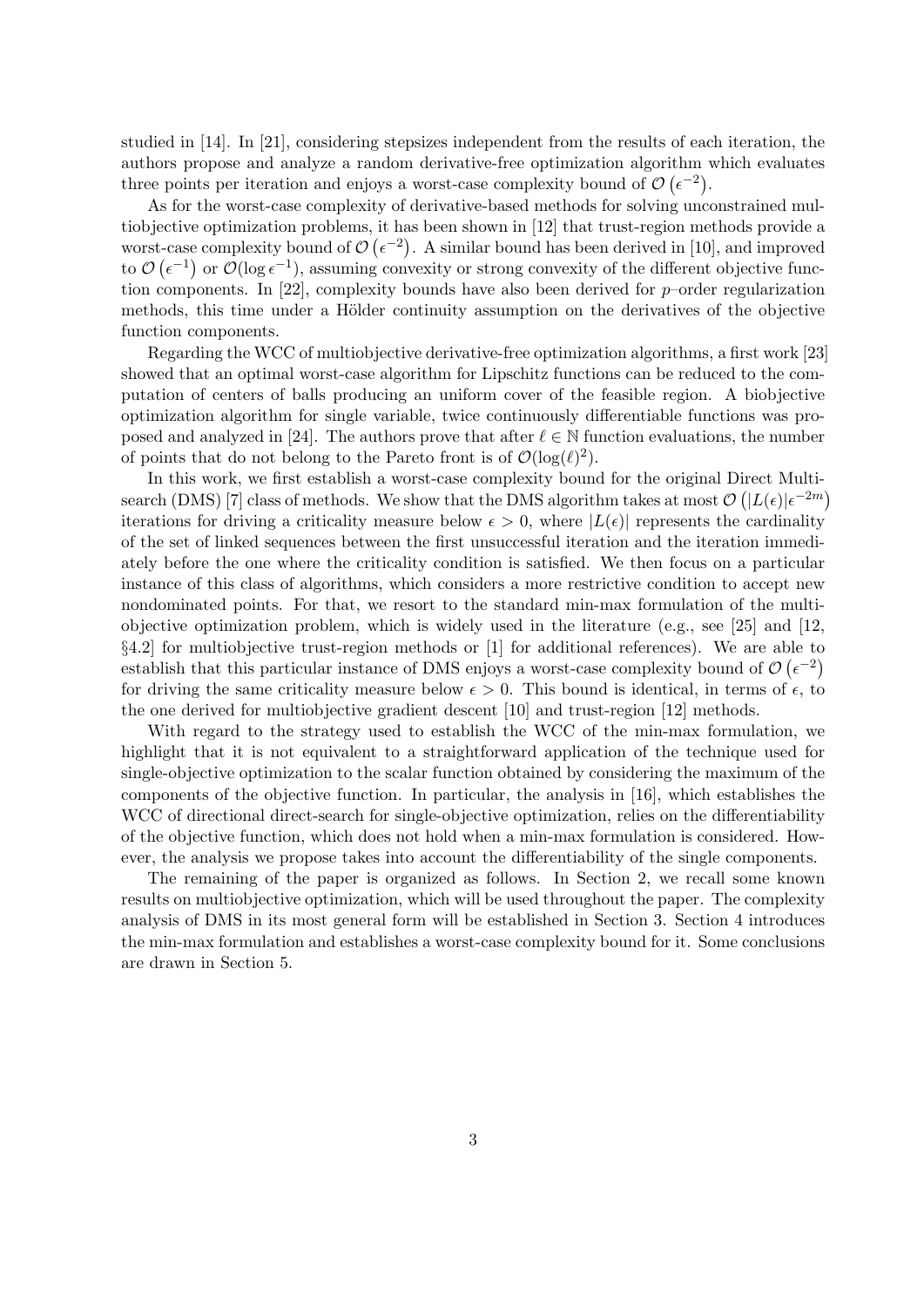## 2 Preliminaries

Let us consider the unconstrained multiobjective derivative-free optimization problem, defined as

$$
\text{min} \qquad F(x) := (f_1(x), \dots, f_m(x))^\top \quad \text{s.t.} \qquad x \in \mathbb{R}^n,\tag{1}
$$

where  $m \geq 2$ , and each  $f_i : \mathbb{R}^n \to \mathbb{R} \cup \{+\infty\}, i \in I := \{1, \ldots, m\}$  is a continuously differentiable function with Lipschitz continuous gradient.

When solving a multiobjective optimization problem of type (1), the goal is to identify a local Pareto minimizer [26], i.e. a point  $x^* \in \mathbb{R}^n$  such that it does not exist another point x in a neighborhood  $\mathcal N$  of  $x^*$  that dominates  $x^*$ , according to Definition 2.1.

**Definition 2.1 (Pareto dominance)** We say that point x dominates point  $x^*$  when  $F(x) \prec_F$  $F(x^*),$  i.e., when  $F(x^*) - F(x) \in \mathbb{R}^m_+ \setminus \{0\}.$ 

Point  $x^*$  is then a local Pareto minimizer, if there is a neighboorhood  $\mathcal N$  of  $x^*$  where  $x^*$  is nondominated, meaning  $F(x) \nless_F F(x^*)$  for all  $x \in \mathcal{N}$ .

A necessary condition for  $x^* \in \mathbb{R}^n$  to be a local Pareto minimizer is [26]:

$$
\forall d \in \mathbb{R}^n, \ \exists i_d \in I \, : \, \nabla f_{i_d}(x^*)^\top d \ge 0. \tag{2}
$$

A point satisfying (2) is called a Pareto critical point [26]. We are then interested in finding Pareto critical points. In what comes next,  $\|\cdot\|$  will denote the vector or matrix  $\ell_2$ -norm.

Following [26], to characterize Pareto critical points, we are going to use, for a given  $x \in \mathbb{R}^n$ , the function:

$$
\mu(x) := -\min_{\|d\| \le 1} \max_{i \in I} \nabla f_i(x)^\top d. \tag{3}
$$

Fliege and Svaiter [26] showed how some properties of  $\mu(x)$ , as reported in the following lemma, relate to the concept of Pareto critical points. We denote by  $\mathcal{F}(x)$  the solution set of (3).

**Lemma 2.1** [26, Lemma 3] For a given  $x \in \mathbb{R}^n$ , assume that, for all  $i \in I$ , the function  $f_i$  is continuously differentiable at x and let  $\mu(x)$  be defined as in (3). Then:

- 1.  $\mu(x) > 0$ ;
- 2. if x is a Pareto critical point of (1) then  $0 \in \mathcal{F}(x)$  and  $\mu(x) = 0$ ;
- 3. if x is not a Pareto critical point of (1) then  $\mu(x) > 0$  and for any  $d \in \mathcal{F}(x)$  we have

$$
\nabla f_j(x)^\top d \le \max_{i \in I} \nabla f_i(x)^\top d < 0, \ \forall j \in I,
$$

i.e. d is a descent direction of (1);

- 4. the function  $x \mapsto \mu(x)$  is continuous;
- 5. if  $x_k$  converges to  $\bar{x}$ ,  $d_k \in \mathcal{F}(x_k)$  and  $d_k$  converges to  $\bar{d}$ , then  $\bar{d} \in \mathcal{F}(\bar{x})$ .

Function  $\mu$  can then be used to provide information about Pareto criticality of a given point and plays a role similar to the one of the norm of the gradient in single-objective optimization.

The following lemma describes the relationship between function  $\mu$  and the norm of the gradient of the components of F.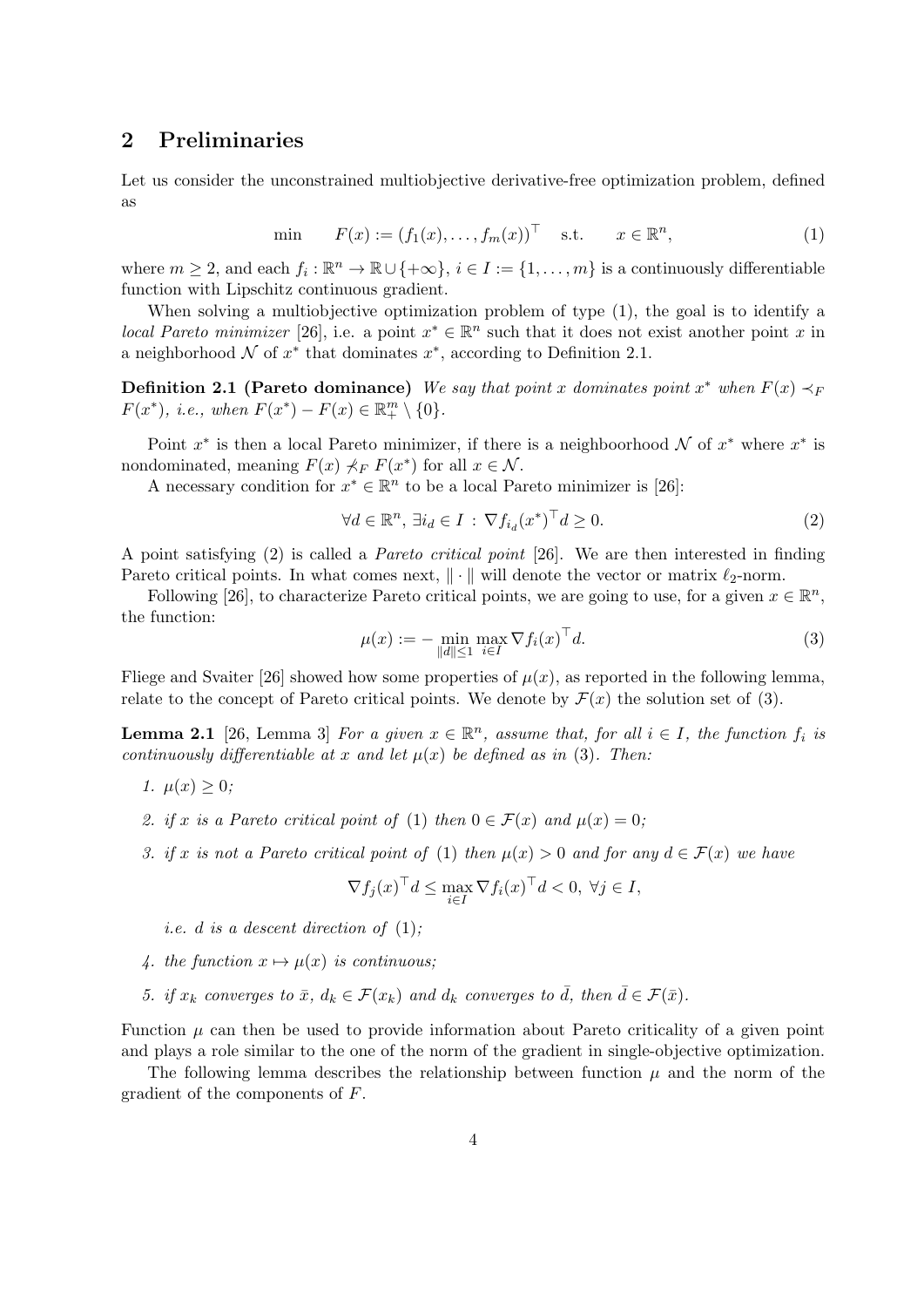**Lemma 2.2** For a given  $x \in \mathbb{R}^n$  and  $\epsilon > 0$ , assume that, for all  $i \in I$ ,  $\nabla f_i(x)$  is well defined. If  $\mu(x) > \epsilon$ , then  $\|\nabla f_i(x)\| > \epsilon$ , for all  $i \in I$ .

**Proof.** If  $\mu(x) > \epsilon$ , then

$$
\min_{\|d\| \le 1} \max_{i \in I} \nabla f_i(x)^\top d < -\epsilon.
$$

As a consequence, it exists  $\bar{d}$  such that  $\|\bar{d}\| \leq 1$  and

$$
\max_{i \in I} \nabla f_i(x)^\top \bar{d} < -\epsilon,
$$

that is, for all  $i \in I$ , we have

$$
-\nabla f_i(x)^\top \bar{d} > \epsilon.
$$

Hence, as  $-\nabla f_i(x)^\top \bar{d} \leq ||\nabla f_i(x)|| ||\bar{d}|| \leq ||\nabla f_i(x)||$ , the thesis follows.

In the following, we set  $\mu_k := \mu(x_k)$ , for all  $k \geq 0$ .

## 3 Direct Multisearch

Direct Multisearch (DMS) was proposed in [7] and generalizes directional direct-search to multiobjective derivative-free optimization. It is a general class of methods, that can encompass many algorithmic variants, depending for instance on the globalization strategy considered. In this work, we will require sufficient decrease for accepting new points, via the use of a forcing function  $\rho : ]0, +\infty[$   $\rightarrow ]0, +\infty[$ . Following [4],  $\rho$  is a continuous nondecreasing function, satisfying  $\rho(t)/t \to 0$  when  $t \downarrow 0$ . We consider the typical forcing function  $\rho(t) = ct^p$ , with  $p > 1$ , and  $c > 0$ .

DMS makes use of the strict partial order induced by the cone  $\mathbb{R}^m_+$ . Let  $D(L) \subset \mathbb{R}^m$  be the image of the set of points dominated by a list of evaluated points L and let  $D(L; a)$  be the set of points whose distance in the  $\ell_{\infty}$ -norm to  $D(L)$  is no larger than  $a > 0$ . Algorithm 1 corresponds to an instance of the original DMS [7] method, which uses a globalization strategy based on the imposition of a sufficient decrease condition.

DMS declares an iteration as successful when there are modifications in the list of nondominated points, meaning that a new point x was accepted, such that  $F(x) \notin D(L; \rho(\alpha))$ , where  $\alpha$ represents a stepsize parameter associated with the current iteration.

For analyzing the worst-case behavior of the algorithms presented in this paper, we will need the following assumptions with regard to the component functions in (1).

**Assumption 3.1** For all  $i \in I$ , the function  $f_i$  is continuously differentiable with Lipschitz continuous gradient with constant  $L_i$ . Set  $L_{\text{max}} = \max_{i \in I} L_i$ .

**Assumption 3.2** For all  $i \in I$ , the function  $f_i$  is lower and upper bounded in  $\{x \in \mathbb{R}^n : F(x) \notin I\}$  $D({x_0})$ , with lower bound  $f_i^{\min}$  and upper bound  $f_i^{\max}$ . Let  $F^{\min} := \min\{f_1^{\min}, \ldots, f_m^{\min}\}\$ and  $F^{\max} := \max\{f_1^{\max}, \ldots, f_m^{\max}\}.$ 

**Assumption 3.3** The set  $\{x \in \mathbb{R}^n : F(x) \notin D(\lbrace x_0 \rbrace) \}$  is compact.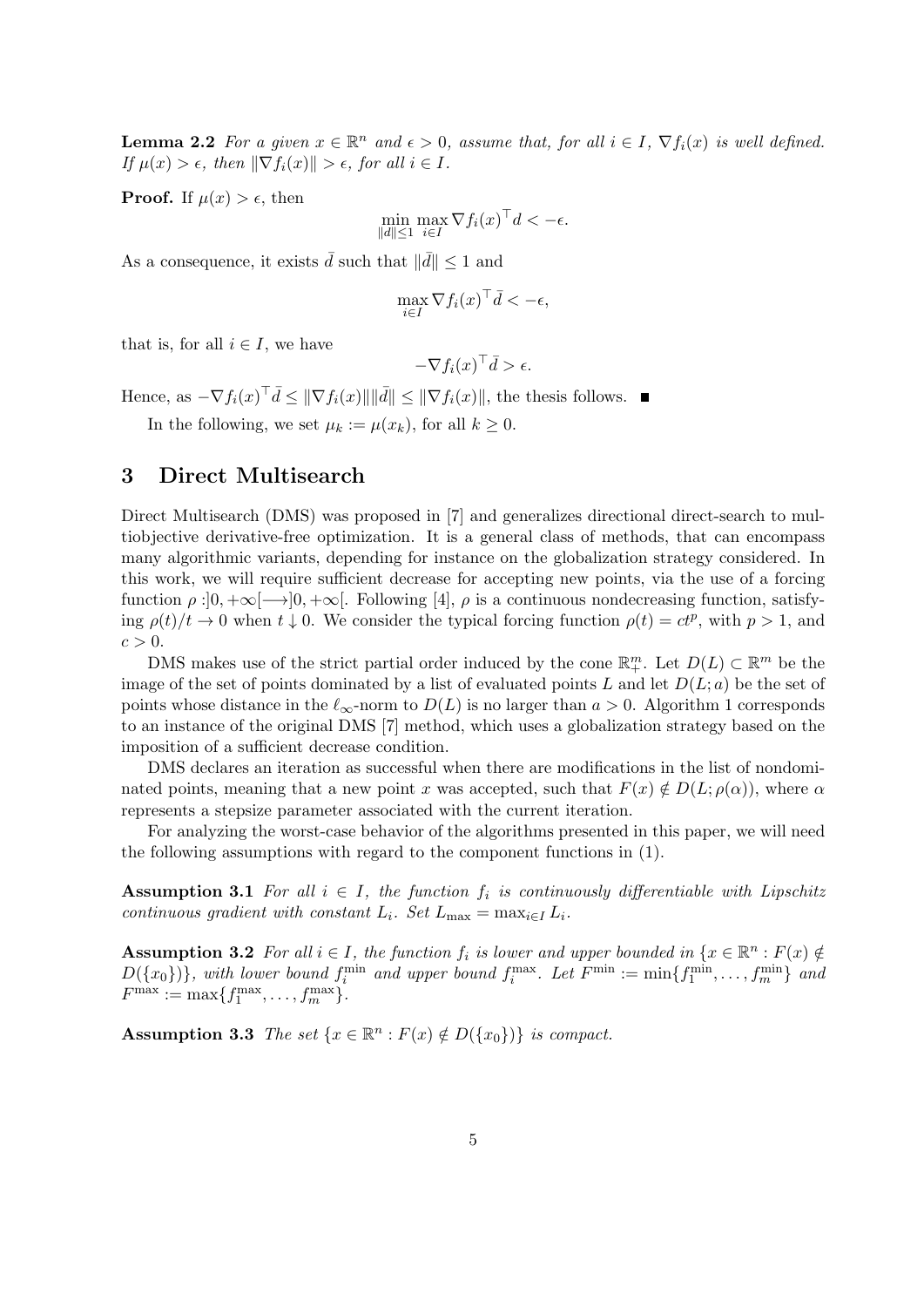Algorithm 1: DMS using sufficient decrease as globalization strategy.

#### Initialization

Choose  $x_0 \in \mathbb{R}^n$  with  $f_i(x_0) < +\infty, \forall i \in I, \alpha_0 > 0$  an initial stepsize,  $0 < \beta_1 \leq \beta_2 < 1$  the coefficients for stepsize contraction and  $\gamma \geq 1$  the coefficient for stepsize expansion. Let D be a set of positive spanning sets. Initialize the list of nondominated points and corresponding stepsize parameters  $L_0 = \{(x_0; \alpha_0)\}.$ 

For  $k = 0, 1, 2, ...$ 

- 1. Selection of an iterate point: Order the list  $L_k$  according to some criteria and select the first item  $(x; \alpha) \in L_k$  as the current iterate and stepsize parameter (thus setting  $(x_k; \alpha_k) = (x; \alpha)$ .
- 2. Search step: Compute a finite set of points  $\{z_s\}_{s\in S}$  and evaluate F at each point in S. Compute  $L_{trial}$  by removing all dominated points, using sufficient decrease, from  $L_k \cup \{ (z_s; \alpha_k) : s \in S \}$  and selecting a subset of the remaining nondominated points. If  $L_{trial} \neq L_k$  declare the iteration (and the search step) as successful, set  $L_{k+1} = L_{trial}$ , and skip the poll step.
- 3. Poll step: Choose a positive spanning set  $D_k$  from the set  $\mathcal D$ . Evaluate F at the poll points belonging to  $\{x_k + \alpha_k d : d \in D_k\}$ . Compute  $L_{trial}$  by removing all dominated points, using sufficient decrease, from  $L_k \cup \{(x_k + \alpha_k d; \alpha_k) : d \in D_k\}$  and selecting a subset of the remaining nondominated points. If  $L_{trial} \neq L_k$  declare the iteration (and the poll step) as successful and set  $L_{k+1} = L_{trial}$ . Otherwise, declare the iteration (and the poll step) as unsuccessful and set  $L_{k+1} = L_k$ .
- 4. Stepsize parameter update: If the iteration was successful, then maintain or increase the corresponding stepsize parameter, by considering  $\alpha_{k,new} \in [\alpha_k, \gamma \alpha_k].$ Replace all the new points  $(x_k + \alpha_k d; \alpha_k)$  in  $L_{k+1}$  by  $(x_k + \alpha_k d; \alpha_{k,new})$ , when success is coming from the poll step, or  $(z_s; \alpha_k)$  in  $L_{k+1}$  by  $(z_s; \alpha_{k,new})$ , when success is coming from the search step. Replace also  $(x_k; \alpha_k)$ , if in  $L_{k+1}$ , by  $(x_k; \alpha_{knew})$ . Otherwise, decrease the stepsize parameter, by choosing  $\alpha_{k,new} \in [\beta_1 \alpha_k, \beta_2 \alpha_k]$ , and replace the poll pair  $(x_k; \alpha_k)$  in  $L_{k+1}$  by  $(x_k; \alpha_{knew})$ .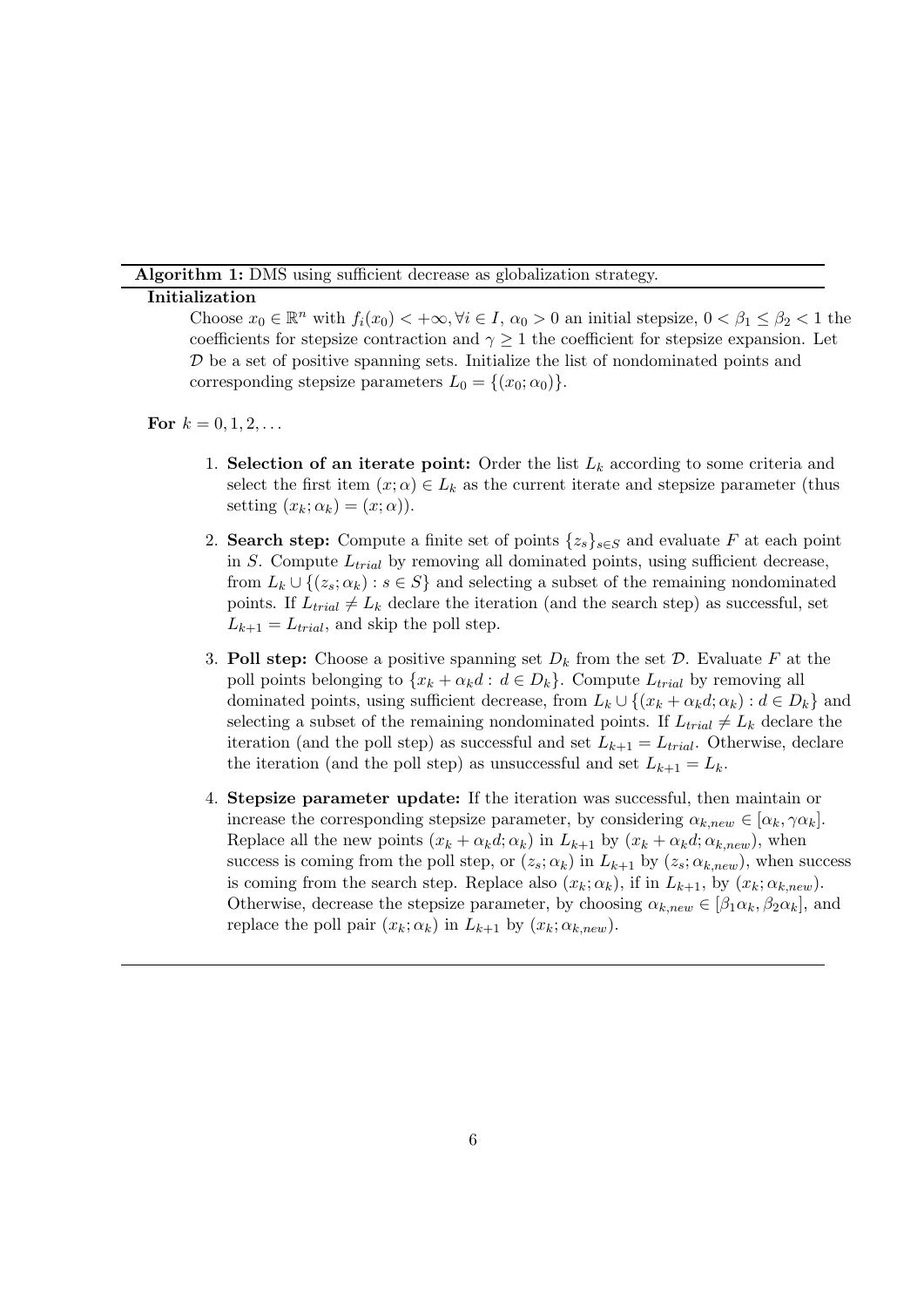At an unsuccessful iteration of Algorithm 1, none of the components of the objective function is improved, since no new point is added to the list. However, the use of Pareto dominance to accept new points implies that successful iterations do not necessarily correspond to points that improve all components of the objective function. In fact, at some successful iterations, some of these components could increase the corresponding value. Nevertheless, at every successful iteration, the hypervolume (see Definition 3.1 or [27]) corresponding to the current list of nondominated points always increases.

Definition 3.1 [3, Definition 5.2] The hypervolume indicator (or S–metric, from 'Size of space covered') for some (approximation) set  $A \subset \mathbb{R}^m$  and a reference point  $r \in \mathbb{R}^m$  that is dominated by all the points in A is defined as:

$$
\mathrm{HI}(A) := \mathrm{Vol}\{b \in \mathbb{R}^m : b \le r \wedge \exists a \in A : a \le b\} = \mathrm{Vol}\left(\bigcup_{a \in A} [a, r]\right).
$$

The inequalities should be understood componentwise,  $Vol(\cdot)$  denotes the Lebesque measure of a m-dimensional set of points, and  $[a, r]$  denotes the interval box with lower corner a and upper corner r.

Define  $F(L)$  as the image set of a list of points  $L$ , i.e,  $F(L) := \{F(x) : (x, \alpha) \in L\}.$  We will consider  $r = (f_1^{\max}, \ldots, f_m^{\max})$ , when computing a hypervolume. Lemma 3.1 quantifies the increase in the hypervolume, associated to successful iterations.

**Lemma 3.1** In Algorithm 1, for a successful iteration  $k \geq 0$ , we have

$$
\mathrm{HI}(F(L_{k+1})) - \mathrm{HI}(F(L_k)) \ge (\rho(\alpha_k))^m.
$$

**Proof.** If k is a successful iteration then  $L_{k+1} \neq L_k$ . Let  $x \in L_{k+1}$  be such that  $x \notin L_k$ . In this situation,  $F(x) \notin D(L_k; \rho(\alpha_k)).$ 

Thus  $B_{\infty}(F(x), \rho(\alpha_k)) \cap D(L_k) = \emptyset$ , where  $B_{\infty}(F(x), \rho(\alpha_k))$  represents the  $\ell_{\infty}$  ball centered at  $F(x)$ , with radius  $\rho(\alpha_k)$ . This means that at least a hypercube of volume  $\rho(\alpha_k)^m$  was added to the dominated region (the one belonging to  $F(x) + (\mathbb{R}_0^+)^m$ ).

Fig. 1 illustrates the situation, where for a biobjective problem, at a successful iteration, the previous condition is satisfied as an equality. The initial list of nondominated points is formed by the two points represented by the dots. The point corresponding to the star, in the interior of the shaded region, was accepted as a new nondominated point, since it satisfies the sufficient decrease condition. Thus, the hypervolume corresponding to the new set of nondominated points has increased exactly in  $\rho(\alpha_k)^2$ .

As it is done in classical directional direct-search [4], we assume that all positive spanning sets considered by the algorithm include bounded directions. In multiobjective optimization, the cone of descent directions for all components of the objective function can be as narrow as one would like (see Remark 3.1). So, we need to assume density of the directions at a given limit point, as it is considered in the convergence analysis of DMS [7].

**Definition 3.2** A subsequence of iterates  $\{x_k\}_{k\in K}$ , corresponding to unsuccessful poll steps, is said to be a refining subsequence if  $\{\alpha_k\}_{k\in K}$  converges to zero.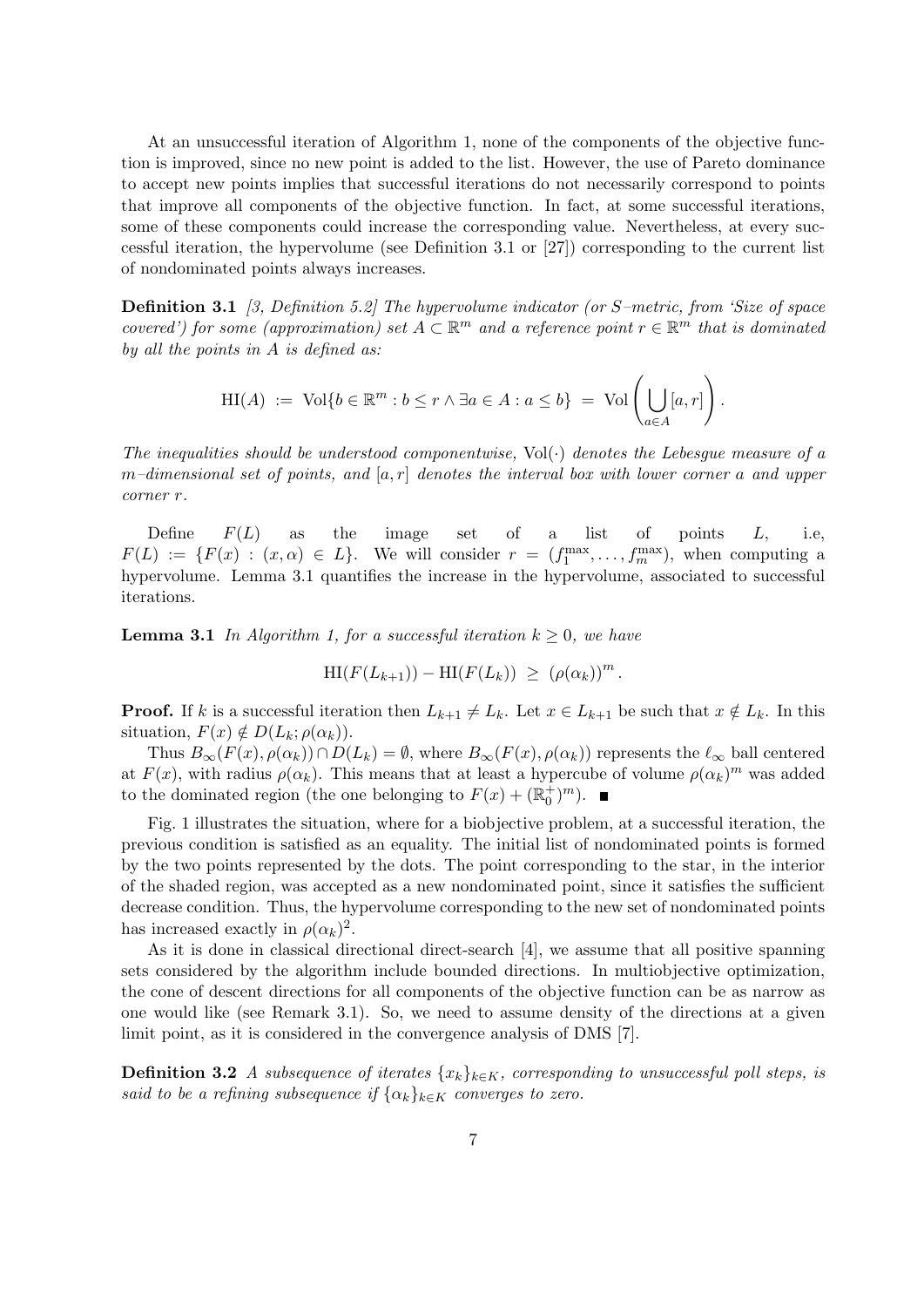

Figure 1: Hypervolume increase at a successful iteration of Algorithm 1.

The existence of at least one convergent refining subsequence is a direct consequence of Assumption 3.3 and the use of sufficient decrease for accepting new nondominated points. Refining directions are limits of normalized poll directions associated with the refining subsequence. Without loss of generality, we will assume that all the positive spanning sets considered have normalized directions.

Assumption 3.4 Consider Algorithm 1 and let  $x^*$  be the limit point of a convergent refining subsequence. Assume that the set of refining directions associated with  $x^*$  is dense in the unit sphere.

We will make use of the following result, which establishes a relationship between the stepsize parameter at an unsuccessful iteration of a directional direct-search method and  $\mu_{D_k}(x_k)$ , and approximation to  $\mu_k = \mu(x_k)$  which only considers the poll directions.

**Lemma 3.2** Let Assumption 3.1 hold. Let k be an unsuccessful iteration of Algorithm 1,  $D_k$  be the positive spanning set considered, and  $\alpha_k > 0$  be the corresponding stepsize. Define

$$
\mu_{D_k}(x) := - \min_{d \in D_k, ||d|| \le 1} \max_{i \in I} \nabla f_i(x)^\top d. \tag{4}
$$

Then

$$
\mu_{D_k}(x_k) \ \leq \ \left(\frac{L_{\max}}{2}\alpha_k + \frac{\rho(\alpha_k)}{\alpha_k}\right). \tag{5}
$$

**Proof.** If iteration k is unsuccessful, then for each direction  $d_k \in D_k$  there is an index  $i(d_k) \in I$  such that

$$
f_{i(d_k)}(x_k + \alpha_k d_k) \ge f_{i(d_k)}(x_k) - \rho(\alpha_k).
$$

Hence, for each direction  $d_k \in D_k$ ,

$$
0 \le f_{i(d_k)}(x_k + \alpha_k d_k) - f_{i(d_k)}(x_k) + \rho(\alpha_k) =
$$
  
= 
$$
\int_0^1 \nabla f_{i(d_k)}(x_k + t \alpha_k d_k)^\top \alpha_k d_k dt + \rho(\alpha_k)
$$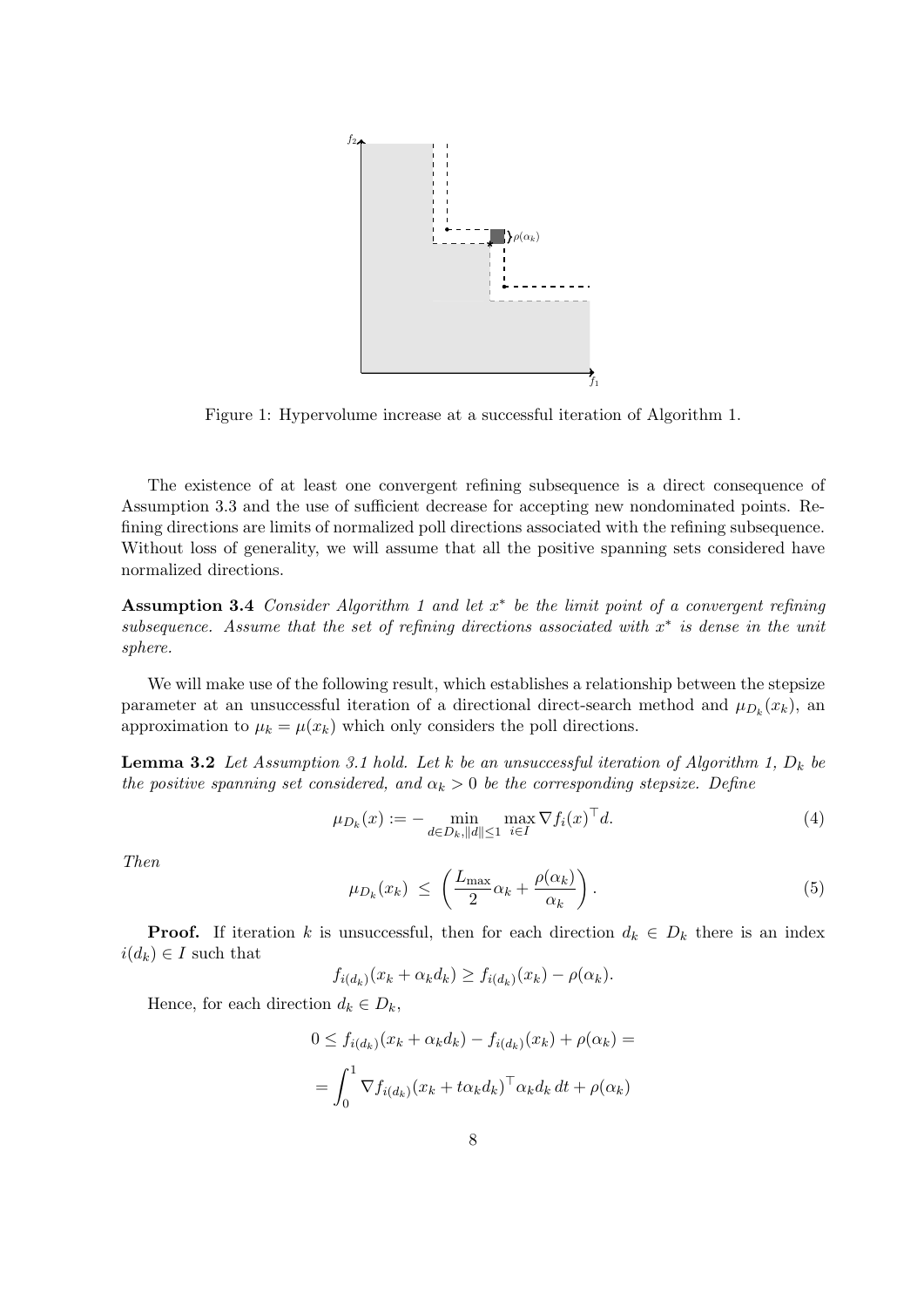Adding  $-\alpha_k \nabla f_{i(d_k)}(x_k)^\top d_k$  to both sides yields:

$$
-\alpha_k \nabla f_{i(d_k)}(x_k)^\top d_k \le
$$
  

$$
\leq \int_0^1 \left( \nabla f_{i(d_k)}(x_k + t \alpha_k d_k)^\top \alpha_k d_k - \alpha_k \nabla f_{i(d_k)}(x_k)^\top d_k \right) dt + \rho(\alpha_k) \le
$$
  

$$
\leq \alpha_k^2 \frac{L_{\max}}{2} ||d_k||^2 + \rho(\alpha_k),
$$

so that

$$
-\nabla f_{i(d_k)}(x_k)^\top d_k \leq \alpha_k \frac{L_{\max}}{2} \|d_k\|^2 + \frac{\rho(\alpha_k)}{\alpha_k}.
$$

Then

$$
\max_{i \in I} \nabla f_i(x_k)^\top d_k \ge -\alpha_k \frac{L_{\max}}{2} \|d_k\|^2 - \frac{\rho(\alpha_k)}{\alpha_k}
$$

This is true for all  $d_k \in D_k$  so the thesis holds.

Hereafter, we set  $\mu_{D_k} := \mu_{D_k}(x_k)$ . In the current work, WCC bounds will be derived for driving  $\mu_{D_k}$  below  $\epsilon > 0$ . However, the goal is to establish bounds for having  $\mu_k \leq \epsilon$ . For this purpose, we consider Assumption 3.5. A somehow similar assumption has already been used within the context of trust-region derivative-free methods for multiobjective optimization (see [28, Assumption 4.8]).

**Assumption 3.5** There exists  $C_1 > 0$  such that

$$
|\mu_{D_k} - \mu_k| \leq C_1 \mu_{D_k}, \quad \forall k \geq 0. \tag{6}
$$

**Remark 3.1** We note that Assumption 3.5 requires the nonnegativity of  $\mu_{D_k}$  at every iteration, which may not hold. In such cases, additional directions could be added to the positive spanning sets considered as poll directions. Such procedure is supported by Assumption 3.4.

However, there are cases where Assumption 3.5 can be easily satisfied. Let us consider the following biobjective function:

$$
F(x) := \frac{1}{2} (||x - c_1||^2, ||x - c_2||^2)^\top,
$$

where  $c_1 = (-1, 1)^T$  and  $c_2 = -c_1$ . This is a biobjective version of a single-objective variant of the Dennis-Woods function [29] introduced in [4] (see also [5]). The single-objective function has been used to show that coordinate search (which considers, at every iteration, the positive spanning set  $D_k = [I - I]$ , where I represents the identity matrix) stalls at any point  $(a, a)^\top$ , where  $a \neq 0$  (see [4, 5]). We will show that, for this biobjective problem, when considering the coordinate directions as positive spanning set, Assumption 3.5 holds for the majority of points  $in \mathbb{R}^2$ .

When applying DMS, for simplicity, we drop the iteration index k and assume that the set of poll directions is  $D = [I - I]$ . Then, for any  $x \in \mathbb{R}^2$ , one has  $\mu_D(x) = -\min\{x_1 + 1, x_2 +$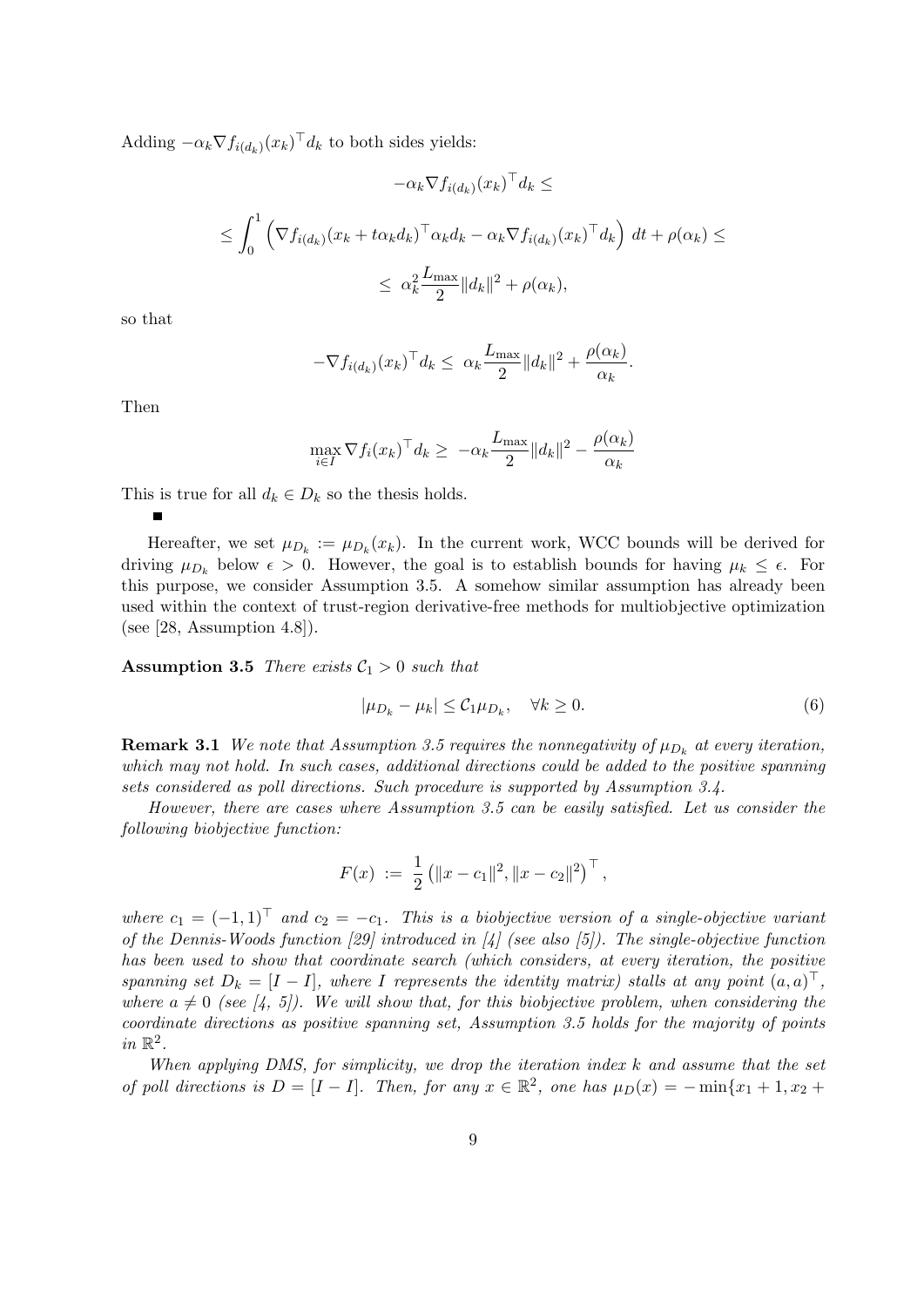1,  $-x_1 + 1, -x_2 + 1$ . Thus, as long as x belongs to  $\mathcal{B} = \{x \in \mathbb{R}^2 : |x_1| > 1 \vee |x_2| > 1\}$ ,  $\mu_D(x)$ will be positive. On the other hand,

$$
\mu(x) = \max_{\|d\|=1} \min \{-\nabla f_1(x)^T d, -\nabla f_2(x)^T d\}
$$
  
 
$$
\leq \min \left\{\max_{\|d\|=1} -\nabla f_1(x)^T d, \max_{\|d\|=1} -\nabla f_2(x)^T d\right\}.
$$

We will show that the assumption holds for all the points in B such that  $x_1 > 1$  and  $x_2 > 1$ . For the other points in B a similar reasoning can be applied. If  $x_1 > 1$  and  $x_2 > 1$  one gets that  $\mu_D(x) = \max\{x_1 - 1, x_2 - 1\}$  and

$$
\mu(x) \leq \min \left\{ \mu^{1}(x), \mu^{2}(x) \right\}, \text{ where}
$$
\n
$$
\mu^{1}(x) := (x_{1} - 1) \sqrt{\frac{(x_{1} - 1)^{2}}{(x_{1} - 1)^{2} + (x_{2} + 1)^{2}}} + (x_{2} + 1) \sqrt{\frac{(x_{2} + 1)^{2}}{(x_{1} - 1)^{2} + (x_{2} + 1)^{2}}},
$$
\n
$$
\mu^{2}(x) := (x_{1} + 1) \sqrt{\frac{(x_{1} + 1)^{2}}{(x_{1} + 1)^{2} + (x_{2} - 1)^{2}}} + (x_{2} - 1) \sqrt{\frac{(x_{2} - 1)^{2}}{(x_{1} + 1)^{2} + (x_{2} - 1)^{2}}}.
$$

Then, it holds

$$
\frac{\mu^1(x)}{\mu_D(x)} \le \frac{(x_1 - 1) + (x_2 + 1)}{x_1 - 1} \le \frac{x_1 + x_2}{x_1 - 1},
$$
  

$$
\frac{\mu^2(x)}{\mu_D(x)} \le \frac{(x_1 + 1) + (x_2 - 1)}{x_2 - 1} \le \frac{x_1 + x_2}{x_2 - 1}.
$$

Hence, in this case, inequality (6) holds with  $\mathcal{C}_1 \ge \max \left\{ \frac{x_1+x_2}{x_1-1} \right\}$  $\frac{x_1+x_2}{x_1-1}, \frac{x_1+x_2}{x_2-1}$  $x_2-1$  $\} - 1$ . If x is far from the border of B this constant will assume reasonable values. For example, if we assume  $2 \le x_1, x_2 \le$ 5, then  $C_1 = 6$ .

Difficulties arise when  $x \notin \mathcal{B}$  (in which case  $\mu_D \leq 0$ ) or when x is close to the border of  $\mathcal{B}$ (which makes the constant  $C_1$  large). In particular, if  $x = (a, a)^{\top}$  and  $a \to 0$ , the cone of descent directions will become as narrow as one would like. In such cases it is advisable to rotate the set of polling directions. For example, to make sure that Assumption 3.5 holds at any point  $x = (a, a)^{\top}$  with  $|a| < 1$ , a possibility would be to choose, for  $l \geq 1$ ,  $2^{l-1}$  maximal positive basis  $\{R_i D\}_{0 \leq i \leq 2^{l-1}-1}$ , where

$$
R_i = \begin{bmatrix} \cos(i\theta) & -\sin(i\theta) \\ \sin(i\theta) & \cos(i\theta) \end{bmatrix},
$$

with  $\theta = \frac{\pi}{2l}$  $\frac{\pi}{2^l}$  the angle between the generators of the cone of descent directions. Therefore, when  $a \to 0$  (or equivalently  $\theta \to 0$ ), Assumption 3.5 is satisfied at the cost of increasing the number of function evaluations.

In the following theorem, we will derive a bound on the number of successful iterations required to drive  $\mu_k$  below a given small positive threshold. For each pair of indexes  $k_1 < k_2$ , we will denote by  $U_{k_1}(k_2)$  and  $S_{k_1}(k_2)$  the set of unsuccessful and successful iterations from  $k_1$ to  $k_2$ , respectively. We will also denote by  $k_0$  the index of the first unsuccessful iteration. We remark that the existence of such index is ensured by Assumption 3.2, from which one can prove that Algorithm 1 generates a sequence of iterates satisfying  $\liminf_{k\to+\infty} \alpha_k = 0$  [7].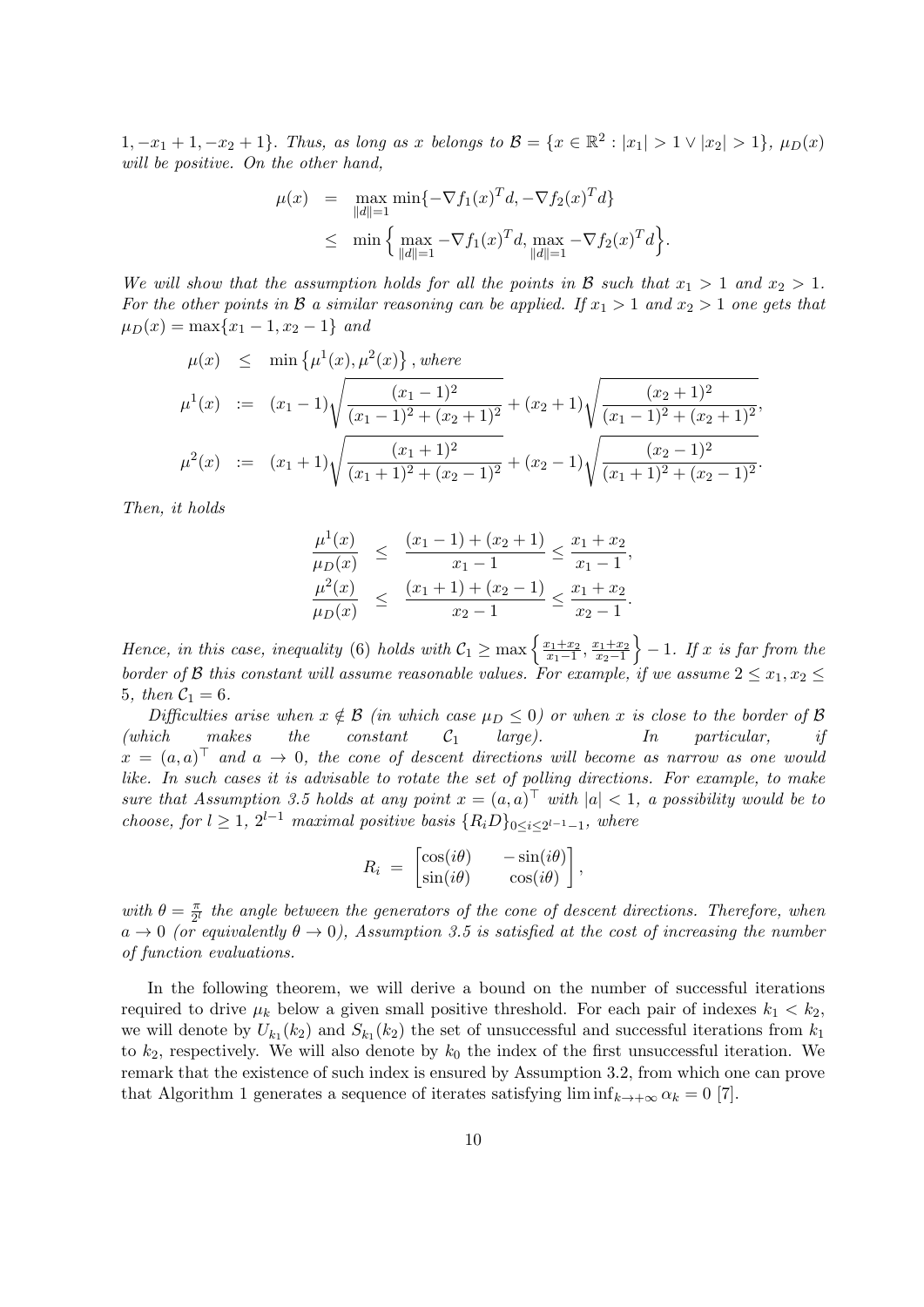**Theorem 3.1** Consider the application of Algorithm 1 to problem  $(1)$ , with the choice of forcing function  $\rho(t) = ct^p$ ,  $p > 1$ ,  $c > 0$ . Let Assumptions 3.1, 3.2, and 3.5 hold. Let  $k_0$  be the index of the first unsuccessful iteration. Given any  $\epsilon \in ]0,1[$ , assume that  $\mu_{k_0} > \epsilon$  and let  $j_1$  be the first iteration after  $k_0$  such that  $\mu_{j_1+1} \leq \epsilon$ . Then, to achieve  $\mu_{j_1+1} \leq \epsilon$  starting from  $k_0$ , Algorithm 1 takes at most  $|S_{k_0}(j_1)| = \mathcal{O}\left(\epsilon^{-\frac{pm}{\min(p-1,1)}}\right)$  successful iterations.

**Proof.** Let us assume that  $\mu_k > \epsilon$ , for  $k = k_0, \ldots, j_1$ . Using Assumption 3.5 we have

$$
\epsilon \, < \, \mu_k \, = \, |\mu_k - \mu_{D_k}| + \mu_{D_k} \, \leq \, (\mathcal{C}_1 + 1)\mu_{D_k}.\tag{7}
$$

Hence, we obtain  $\mu_{D_k} > \epsilon/(1 + C_1)$ .

In view of Lemma 3.2, for an unsuccessful iteration  $k$ , we have

$$
\mu_{D_k} \ \leq \ \left( \frac{L_{\max}}{2} \alpha_k + \frac{\rho(\alpha_k)}{\alpha_k} \right).
$$

Thus,

$$
\frac{\epsilon}{1+\mathcal{C}_1} < \left(\frac{L_{\max}}{2}\alpha_k + \frac{\rho(\alpha_k)}{\alpha_k}\right),
$$

which then implies, when  $\alpha_k < 1$ ,

$$
\epsilon \ < \mathcal{L}_1 \alpha_k^{\min(p-1,1)},
$$

where  $\mathcal{L}_1 = (1 + \mathcal{C}_1)(\frac{L_{\text{max}}}{2} + c)$ . If  $\alpha_k \geq 1$ , then  $\alpha_k > \epsilon$ . Hence, by combining the two cases  $(\alpha_k \geq 1 \text{ and } \alpha_k < 1)$  and having  $\epsilon < 1$ , when k is an unsuccessful iteration, we have

$$
\alpha_k > \mathcal{L}_2 \epsilon^{\frac{1}{\min(p-1,1)}}, \tag{8}
$$

where  $\mathcal{L}_2 = \min\left(1, \mathcal{L}_1^{-\frac{1}{\min(p-1,1)}}\right)$  $\big)$  .

Let k be a successful iteration and  $U_{k_0}(k) = \{k_0, k_1, \ldots, k_u\}$  with  $k_u < k$  be the set of unsuccessful iterations from  $k_0$  to k. From Lemma 3.1 and by the choice of forcing function,

$$
\begin{aligned} \mathrm{HI}(F(L_{k+1})) - \mathrm{HI}(F(L_{k_u})) &\geq (k - k_u)(c(\min_{k_u+1 \leq t \leq k} \alpha_t)^p)^m \\ &\geq |S_{k_u}(k)| (c\beta_1^p \alpha_{k_\ell}^p)^m, \quad \text{for some } 0 \leq \ell \leq u. \end{aligned}
$$

Notice that the second inequality holds as it is possible to backtrack from any iteration  $t \in \{k_u+1,\ldots,k\}$  to some previous unsuccessful  $k_{\ell} \in U_{k_0}(k)$  iteration and have  $\alpha_t \geq \beta_1 \alpha_{k_{\ell}}$ .

Thus, in view of (8),

$$
\mathrm{HI}(F(L_{k+1})) - \mathrm{HI}(F(L_{k_u})) \geq |S_{k_u}(k)| \left( c\beta_1^p \mathcal{L}_2^p \epsilon^{\frac{p}{\min(p-1,1)}} \right)^m.
$$

By a similar reasoning, for  $1 \leq i \leq u$ , we obtain

$$
\text{HI}(F(L_{k_i})) - \text{HI}(F(L_{k_{i-1}})) \geq |S_{k_{i-1}}(k_i)| \left(c\beta_1^p \mathcal{L}_2^p \epsilon^{\frac{p}{\min(p-1,1)}}\right)^m.
$$

Therefore, using the two inequalities above for  $k = k_0, \ldots, j_1$ , we obtain

$$
\mathrm{HI}(F(L_{j_1+1})) - \mathrm{HI}(F(L_{k_0})) \geq |S_{k_0}(j_1)| \left( c\beta_1^p \mathcal{L}_2^p \epsilon^{\frac{p}{\min(p-1,1)}} \right)^m.
$$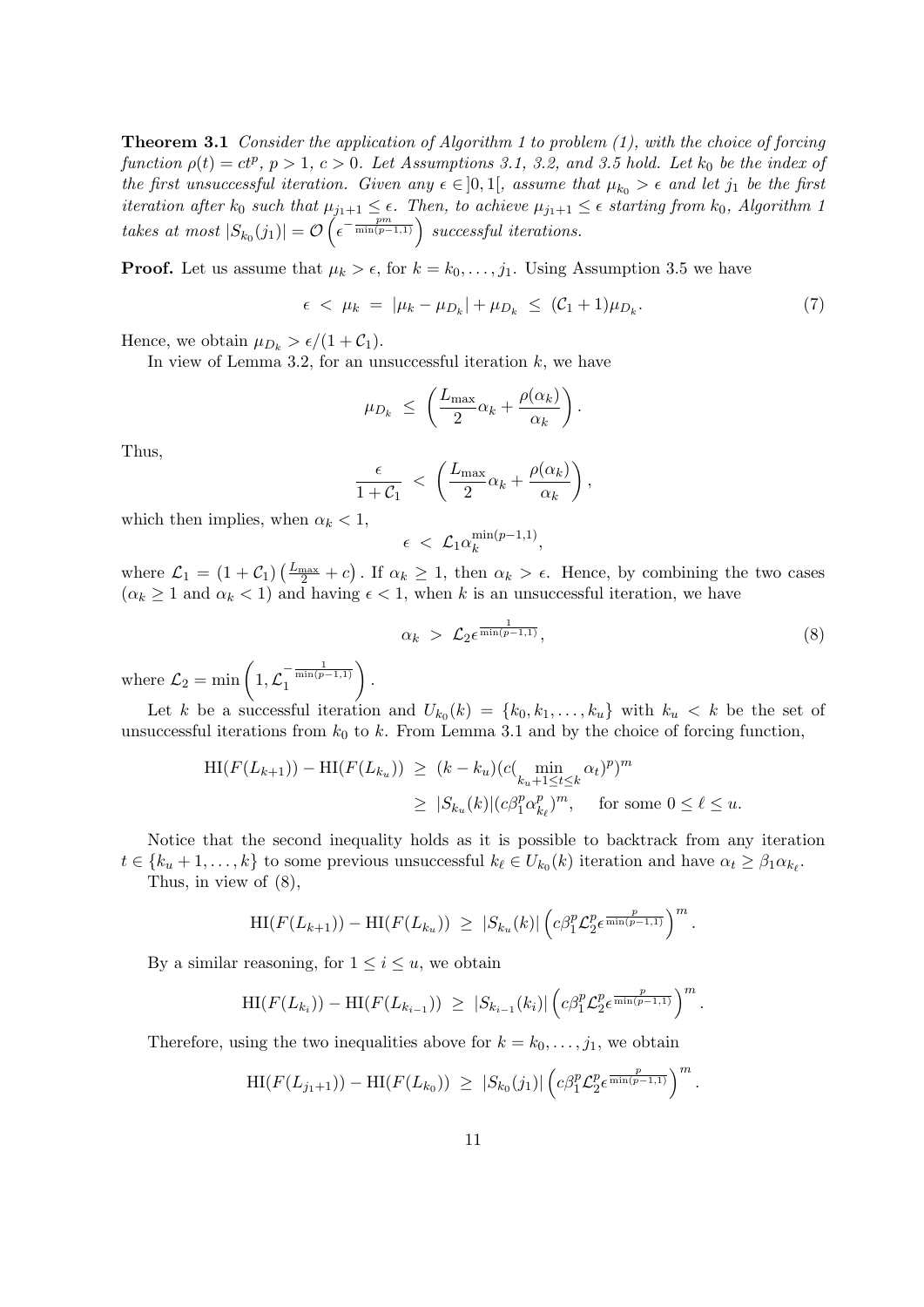Since  $(F^{\max} - F^{\min})^m \geq \mathrm{HI}(F(L_{j_1+1})) - \mathrm{HI}(F(L_{k_0}))$ , the proof is completed.

Now, in order to obtain a bound on the total number of iterations for driving  $\mu_k$  below a given threshold, it remains to find a bound on the number of unsuccessful iterations. For that, we will adapt the definition of linked sequences, introduced in [30].

**Definition 3.3** Consider  $\{L_k\}_{k\in\mathbb{N}}$  the sequence of sets of nondominated points generated by Algorithm 1. A linked sequence between iterations  $i$  and  $j$   $(i < j)$  is a finite sequence  $\{(x_{l_k}, \alpha_{l_k})\}_{k \in \{1,...,n_l\}}$ of maximum length such that  $n_l \leq j-i+1$ ,  $(x_{l_k}, \alpha_{l_k}) \in \bigcup_{r=i}^{j} L_r$  for all  $k \in \{1, ..., n_l\}$ , and for any  $k \in \{2, \ldots, n_l\}$  and  $r \in \{i+1, \ldots, j\}$ , the pair  $(x_{l_k}, \alpha_{l_k}) \in L_r$  is generated by  $(x_{l_{k-1}}, \alpha_{l_{k-1}}) \in L_p$ , with  $i \leq p \leq r$ .

Theorem 3.2 establishes a bound on the number of unsuccessful iterations required for driving  $\mu_k$  below a given threshold.

**Theorem 3.2** Let all the assumptions of Theorem 3.1 hold. Then, to achieve  $\mu_k \leq \epsilon$  starting from  $k_0$ , Algorithm 1 takes at most

$$
|U_{k_0}(j_1)| \leq |\mathbb{L}_{k_0}^{j_1}| \left[ -\frac{\log(\gamma)}{\log(\beta_2)} |S_{k_0}(j_1)| - \frac{\log(\alpha_{l_1})}{\log(\beta_2)} + \frac{\log\left(\beta_1 \mathcal{L}_2 e^{\frac{1}{\min(p-1,1)}}\right)}{\log(\beta_2)} \right]
$$

unsuccessful iterations, where  $\alpha_{l_1}$  denotes the stepsize associated to one of the points in  $L_{k_0}$  and  $|\mathbb{L}_k^{j_1}$  $\left| \begin{array}{c} \mu_{k0} \ h_{k0} \end{array} \right|$  the cardinality of the set of all linked sequences between  $k_0$  and  $j_1.$ 

**Proof.** Let  $\{(x_{l_k}, \alpha_{l_k})\}_{k \in \{1,\dots,n_l\}}$  be a linked sequence between  $k_0$  and  $j_1$ . Let  $S_{k_0}(n_l)$  and  $U_{k_0}(n_l)$  be, respectively, the set of successful and unsuccessful iterations in the sequence. Assume  $U_{k_0}(n_l) \neq \emptyset$ . Since, for any  $1 \leq k < n_l - 1$ , either  $\alpha_{l_{k+1}} \leq \beta_2 \alpha_{l_k}$  (if the iteration is unsuccessful) or  $\alpha_{l_{k+1}} \leq \gamma \alpha_{l_k}$  (if the iteration is successful), we obtain by induction

$$
\alpha_{l_{n_l}} \leq \alpha_{l_1} \gamma^{|S_{k_0}(n_l)|} \beta_2^{|U_{k_0}(n_l)|},
$$

which, in turn, implies from  $\log(\beta_2) < 0$ 

$$
|U_{k_0}(n_l)| \ \leq \ -\frac{\log(\gamma)}{\log(\beta_2)} |S_{k_0}(n_l)| - \frac{\log(\alpha_{l_1})}{\log(\beta_2)} + \frac{\log(\alpha_{l_{n_l}})}{\log(\beta_2)}.
$$

From  $\log(\beta_2)$  < 0 and the lower bound (8) on  $\alpha_k$ , we obtain

$$
|U_{k_0}(n_l)| \ \leq \ -\frac{\log(\gamma)}{\log(\beta_2)} |S_{k_0}(n_l)| - \frac{\log(\alpha_{l_1})}{\log(\beta_2)} + \frac{\log\left(\beta_1 \mathcal{L}_2 \epsilon^{\frac{1}{\min(p-1,1)}}\right)}{\log(\beta_2)}.
$$

The last inequality holds trivially when  $U_{k_0}(n_l) = \emptyset$ .

Let  $\mathbb{L}_{k_{c}}^{j_{1}}$  $\lambda_{k_0}^{j_1}$  denote the set of indexes of all linked sequences between  $k_0$  and  $j_1$ . Then,

$$
|U_{k_0}(j_1)| \leq \sum_{l \in \mathbb{L}_{k_0}^{j_1}} |U_{k_0}(n_l)|
$$
  
\n
$$
\leq |\mathbb{L}_{k_0}^{j_1}| \max_{l \in \mathbb{L}_{k_0}^{j_1}} |U_{k_0}(n_l)|
$$
  
\n
$$
\leq |\mathbb{L}_{k_0}^{j_1}| \max_{l \in \mathbb{L}_{k_0}^{j_1}} \left[ -\frac{\log(\gamma)}{\log(\beta_2)} |S_{k_0}(n_l)| - \frac{\log(\alpha_{l_1})}{\log(\beta_2)} + \frac{\log(\beta_1 \mathcal{L}_2 \epsilon^{\frac{1}{\min(p-1,1)}})}{\log(\beta_2)} \right].
$$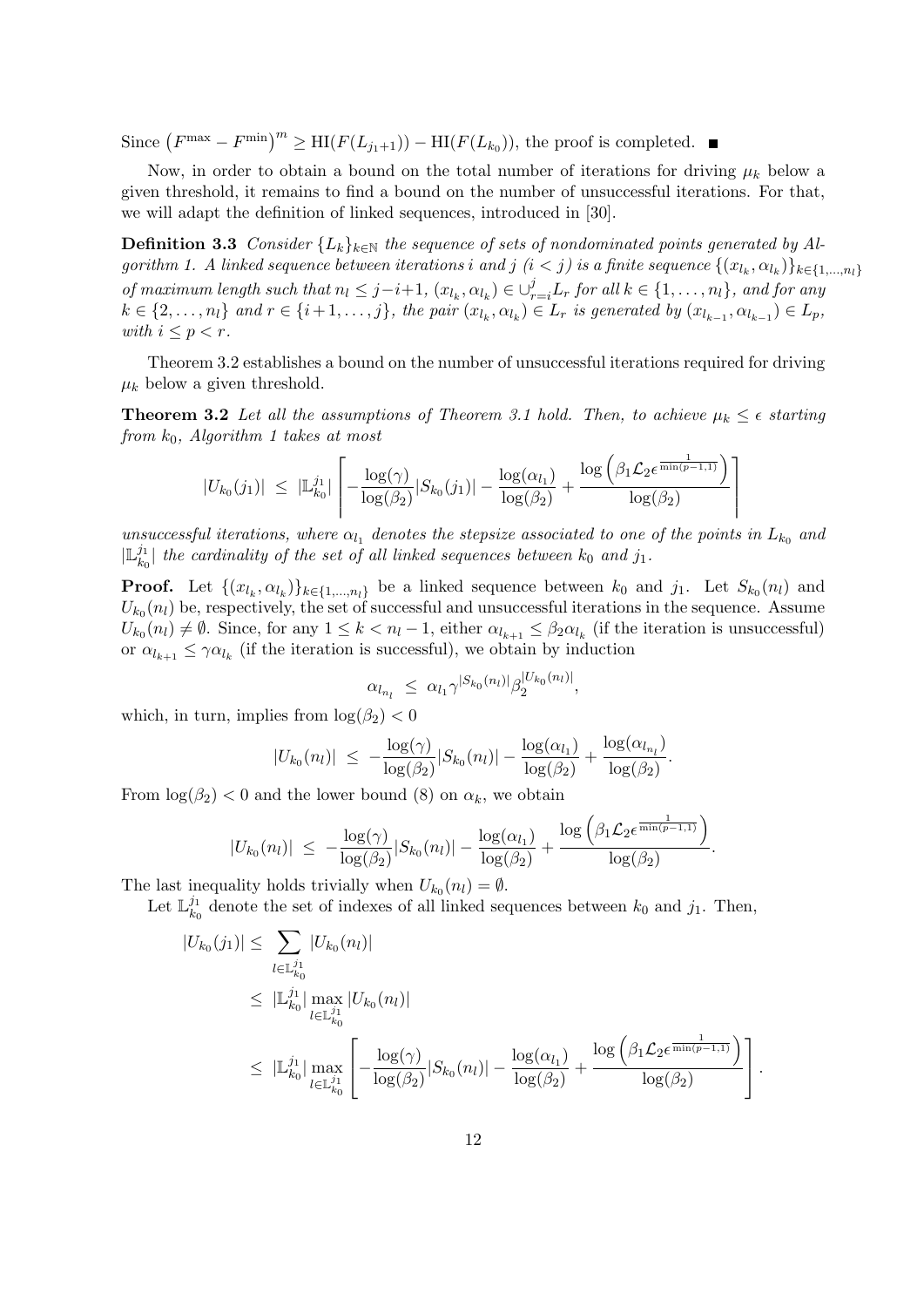Since  $n_l \leq j_1 - k_0 + 1$ , one has  $|S_{k_0}(n_l)| \leq |S_{k_0}(j_1)|$  for all  $l \in \mathbb{L}_{k_l}^{j_1}$  $\frac{j_1}{k_0}$ . Thus,

 $\blacksquare$ 

$$
|U_{k_0}(j_1)| \ \leq \ |\mathbb{L}_{k_0}^{j_1}| \left[ -\frac{\log(\gamma)}{\log(\beta_2)} |S_{k_0}(j_1)| - \frac{\log(\alpha_{l_1})}{\log(\beta_2)} + \frac{\log\left(\beta_1 \mathcal{L}_2 \epsilon^{\frac{1}{\min(p-1,1)}}\right)}{\log(\beta_2)} \right].
$$

In the previous bound, the size of the second term in the sum can be easily bounded. In fact, from Theorem 3.1 we know that there is a finite number of successful iterations, before driving  $\mu$  below the given threshold. The increase in the stepsize can be controlled by setting  $\gamma = 1$  or by considering an upper bound for the stepsize itself (see [9]).

Combining Theorems 3.1 and 3.2, it can be seen that Algorithm 1 takes at most  $\mathcal{O}\left(|L(\epsilon)|\epsilon^{-\frac{pm}{\min(p-1,1)}}\right)$ iterations to bring  $\mu_k < \epsilon$  for some  $k \geq 0$ , where  $|L(\epsilon)|$  represents the size of the set of linked sequences between the first unsuccessful iteration and the iteration immediately before the one where the criticality condition is satisfied. The best complexity bound is then derived by setting  $p = 2$ , which leads to the complexity bound of  $\mathcal{O}(|L(\epsilon)|\epsilon^{-2m})$ . The WCC bounds of Algorithm 1 in terms of the number of function evaluations is established in the following corollary.

**Corollary 3.1** Let all the assumptions of Theorem 3.1 hold. To achieve  $\mu_k$  <  $\epsilon$ , Algorithm 1 takes at most  $\mathcal{O}\left(|L(\epsilon)|\epsilon^{-\frac{pm}{\min(p-1,1)}}\right)$  iterations (and  $\mathcal{O}\left(n|L(\epsilon)|\epsilon^{-\frac{pm}{\min(p-1,1)}}\right)$  function evaluations). When  $p = 2$  this bound is  $\mathcal{O}\left(|L(\epsilon)|\epsilon^{-2m}\right)$  (and  $\mathcal{O}\left(n|L(\epsilon)|\epsilon^{-2m}\right)$  function evaluations).

Remark 3.2 With regard to the number of function evaluations in Corollary 3.1, since the computational cost of evaluating each component of the objective function might not be the same, we have considered the computational cost of  $F$  and count the number of times that it is evaluated at each iteration, rather than counting separately the number of component functions evaluations.

One can see that the bound for DMS, in terms of  $\epsilon$ , does not conform with the bound  $\mathcal{O}(\epsilon^{-2})$ for the gradient descent derived in [10] for problem (1). One of the main reasons behind this difference is the fact that DMS declares an iteration as successful if at least one of the components of the objective function could be improved sufficiently, whereas in [10] the algorithm, which uses a backtracking approach for determining the right stepsize parameter, moves to a new point if all the components of the objective function could be improved sufficiently. It should also be noted that DMS will compute an approximation to a complete local Pareto front, whereas the multiobjective gradient descent algorithm finds a single Pareto critical point. This explains the dependence on  $|L(\epsilon)|$  for the WCC bounds derived.

If a more demanding criterion is considered to accept new nondominated points, a complexity bound identical, in terms of  $\epsilon$ , to the one derived in [10] for the gradient descent can be established for DMS. In the next section, we will propose a direct-search framework, which corresponds to a particular instance of DMS, and presents a worst-case complexity bound of  $\mathcal{O}(n\epsilon^{-2})$ , when considering the number of function evaluations.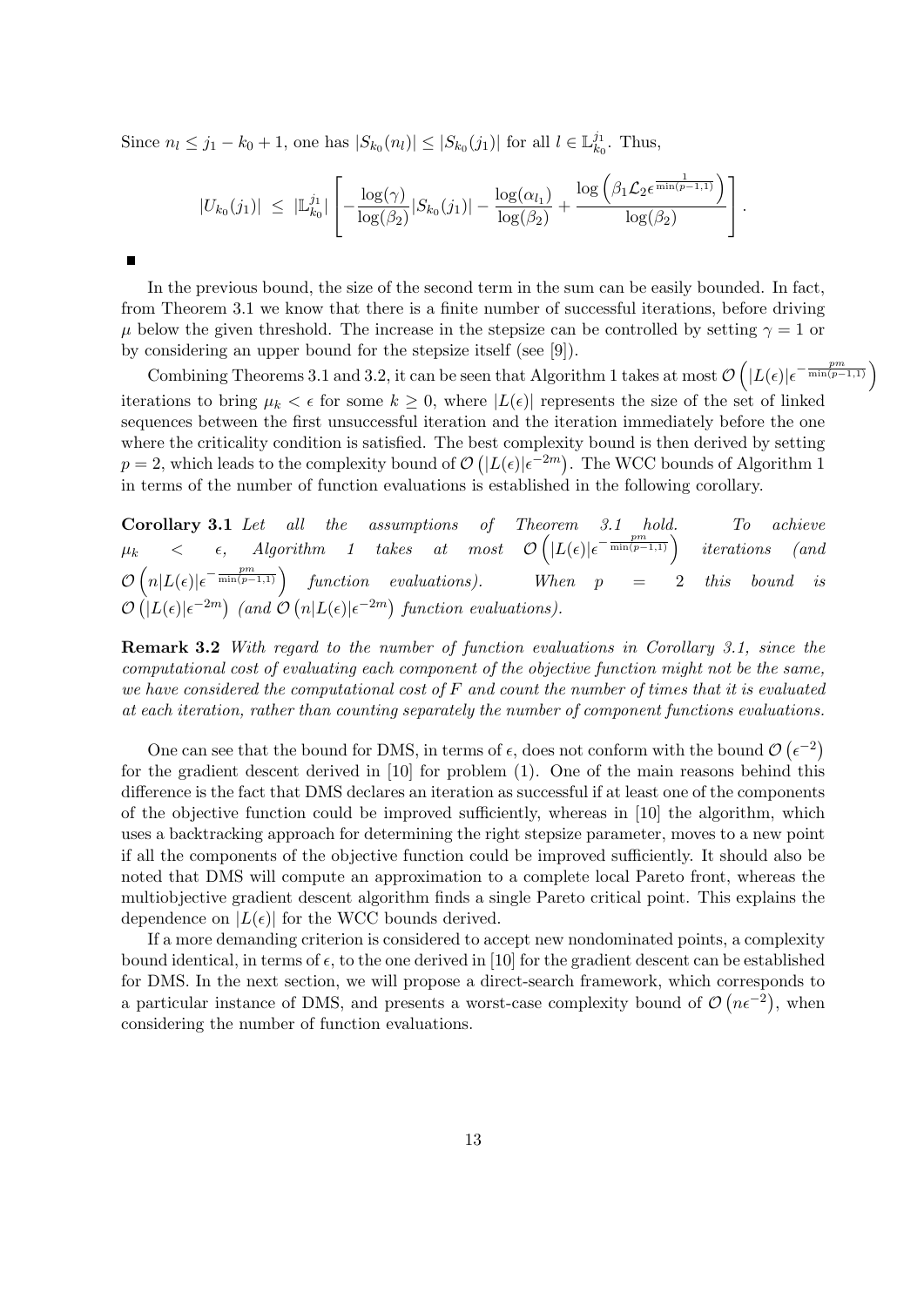## 4 A Min-Max Direct-Search Framework for Multiobjective Optimization

In this section, instead of considering problem (1) directly, we use a min-max formulation:

$$
\min_{x \in \mathbb{R}^n} f(x)
$$

with

$$
f(x) := \max_{i \in I} f_i(x).
$$

Algorithm 2 considers a Direct-Search (DS) approach with a stricter criterion for accepting new nondominated points. In this case, rather than an approximation to the complete Pareto front, only one Pareto critical point will be computed for problem (1). For simplicity, the forcing function  $\rho(t) = \frac{c}{2}t^2$ , with  $c > 0$ , has been considered and the (optional) search step has not been included in the algorithmic description. However, the subsequent results could be established for a more general setting, such as the one of Algorithm 1, once that the strict condition for accepting new nondominated points is used.

Algorithm 2: Min-max DS for multiobjective optimization.

#### Initialization

Choose  $x_0 \in \mathbb{R}^n$  with  $f_i(x_0) < +\infty, \forall i \in I, \alpha_0 > 0$  an initial stepsize,  $0 < \beta_1 \leq \beta_2 < 1$  the coefficients for stepsize contraction and  $\gamma \geq 1$  the coefficient for stepsize expansion. Let  $\mathcal D$  be a set of positive spanning sets and  $c > 0$  a constant used in the sufficient decrease condition.

For  $k = 0, 1, 2, \ldots$ 

1. Poll step: Choose a positive spanning set  $D_k$  from the set  $\mathcal D$ . Evaluate F at the poll points belonging to  $\{x_k + \alpha_k d : d \in D_k\}$ . If it exists  $d_k \in D_k$  such that

$$
f(x_k + \alpha_k d_k) < f(x_k) - \frac{c}{2} \alpha_k^2,
$$

then declare the iteration as successful and set  $x_{k+1} = x_k + \alpha_k d_k$ . Otherwise, declare the iteration as unsuccessful and set  $x_{k+1} = x_k$ .

2. Stepsize parameter update: If the iteration was successful then maintain or increase the corresponding stepsize parameter, by considering  $\alpha_{k+1} \in [\alpha_k, \gamma \alpha_k].$ Otherwise decrease the stepsize parameter, by choosing  $\alpha_{k+1} \in [\beta_1 \alpha_k, \beta_2 \alpha_k].$ 

Algorithm 2 can be regarded as a particular instance of Algorithm 1, where no search step is performed, the list  $L_k$  is a singleton, corresponding to the current iterate and stepsize parameter  $(x_k; \alpha_k)$ , with a particular choice of  $L_{trial}$  as a subset of the set of computed nondominated points. Fig. 2 illustrates the latter claim for a biobjective optimization problem. Consider  $F(x_k) = (f_1^k, f_2^k)$  as the objective function value at the current iterate and  $\rho(\alpha_k)$  as the current value of the forcing function. The shaded region corresponds to the image of the subset of nondominated points, from which a new iterate can be selected. This set is a subset of the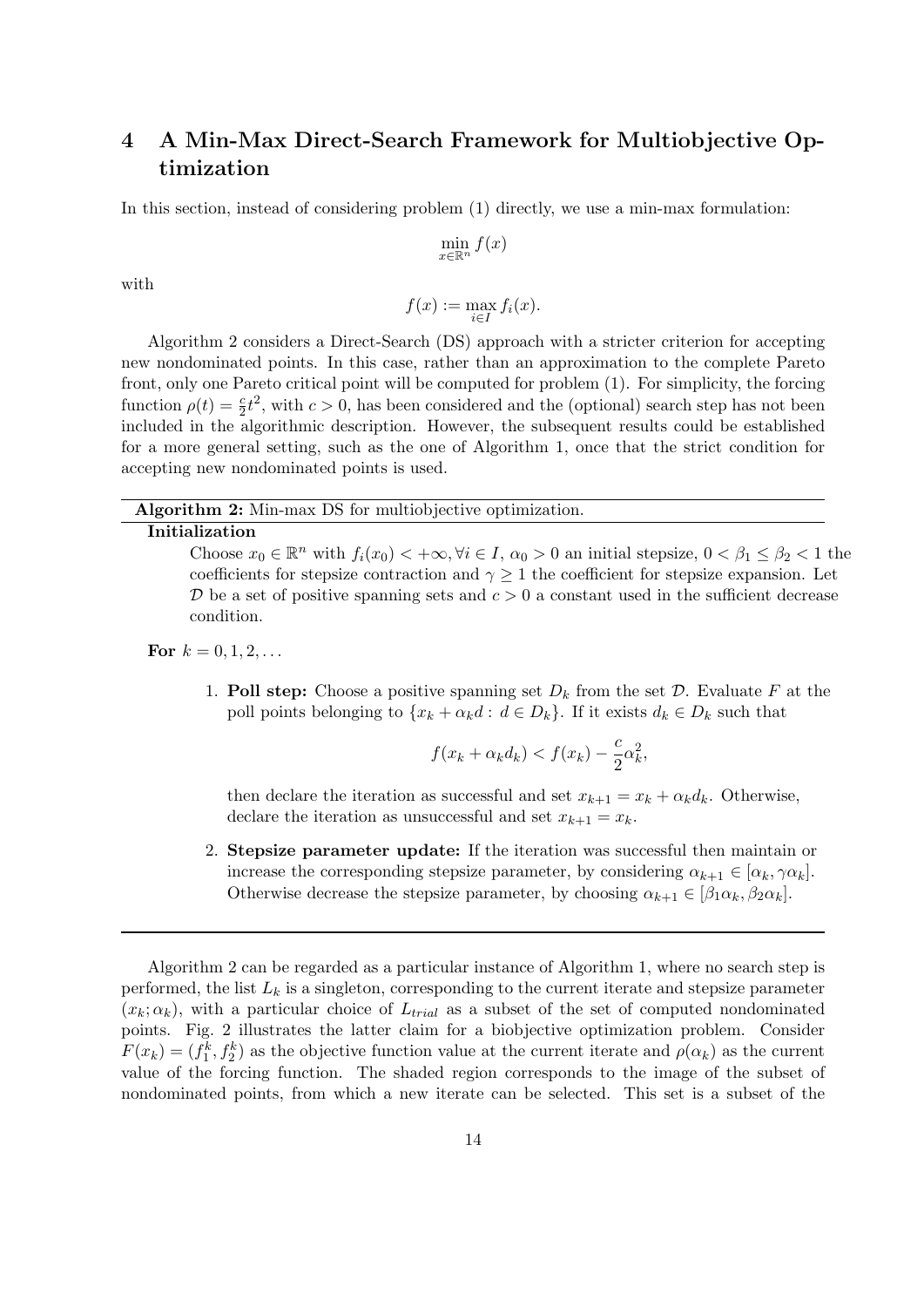

Figure 2: Selecting a new nondominated point in the min-max direct-search framework.

corresponding set in Algorithm 1 (represented by the hatch-lined area). Such restriction leads to a better worst-case complexity bound, comparing to the general formulation of DMS.

A result similar to Lemma 3.2 can be established for Algorithm 2.

**Lemma 4.1** Under Assumption 3.1, suppose that the k-th iteration of Algorithm 2 is unsuccessful. Let  $D_k$  be the positive spanning set considered, and  $\alpha_k > 0$  be the corresponding stepsize. Then

$$
\mu_{D_k}(x_k) \ \leq \ \frac{1}{2} \left( L_{\text{max}} + c \right) \alpha_k.
$$

**Proof.** If iteration k is unsuccessful then for all directions  $d_k \in D_k$ 

$$
f(x_k + \alpha_k d_k) \geq f(x_k) - \frac{c}{2} \alpha_k^2.
$$

Hence, there exists  $i(d_k) \in I$  such that

$$
f_{i(d_k)}(x_k + \alpha_k d_k) \geq f_{i(d_k)}(x_k) - \frac{c}{2}\alpha_k^2.
$$

The remainder of the proof is similar to the one of Lemma 3.2.  $\blacksquare$ 

The following lemma states that the sequence  $\sum_{k=0}^{\infty} \alpha_k^2$  is finite, where  $\{\alpha_k\}_{k\geq 0}$  is generated by Algorithm 2. The proof is identical to the one of [13, Lemma 4.1], but we include it for completeness.

**Lemma 4.2** [13, Lemma 4.1] Under Assumption 3.2, the sequence of  $\{\alpha_k\}_{k>0}$  generated by Algorithm 2 satisfies

$$
\sum_{k=0}^{\infty} \alpha_k^2 \ \leq \ \Omega \ := \ \frac{\gamma^2}{1-\beta_2^2} \left( \gamma^{-2} \alpha_0^2 + \frac{2}{c} (f(x_0) - F^{\min}) \right),
$$

where  $\gamma$ ,  $\beta_2$ , c are defined in Algorithm 2.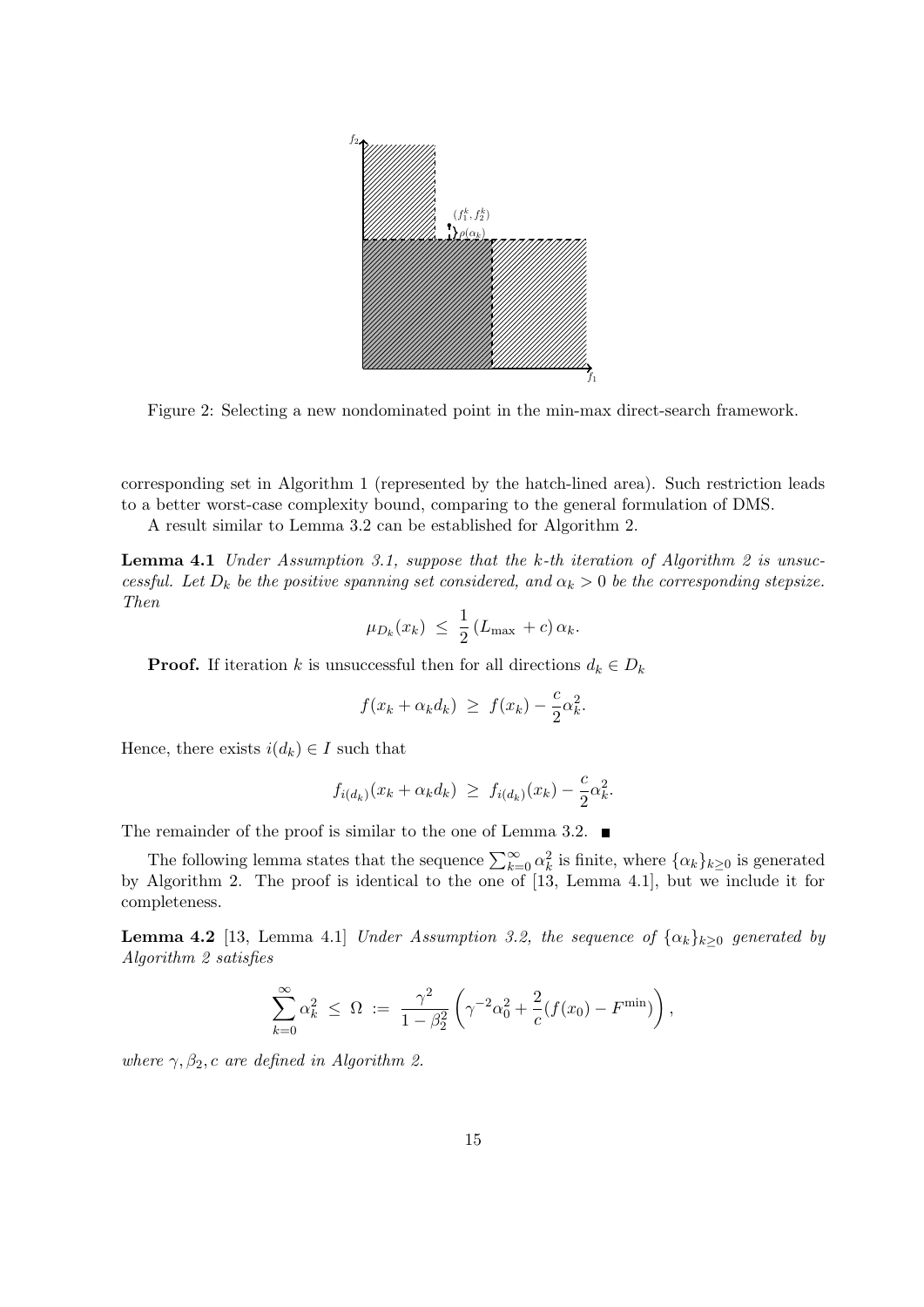**Proof.** We begin by proving that the series  $\sum_{k \in S} \alpha_k^2$  is finite. To this end, recall that for every successful iteration, we have

$$
f(x_k) - f(x_{k+1}) \ge \frac{c}{2} \alpha_k^2.
$$

Moreover, denoting by  $S$  the set corresponding to the indexes of successful iterations, since the iterate does not change between two successful iterations, we also have for any  $K \geq 0$ :

$$
\sum_{\substack{k \in S \\ k \le K}} f(x_k) - f(x_{k+1}) = \sum_{k \le K} f(x_k) - f(x_{k+1}) = f(x_0) - f(x_{K+1}) \le f(x_0) - F^{\min},
$$

where the last inequality results from Assumption 3.2. As result, we obtain

$$
f(x_0) - F^{\min} \ge \sum_{k \in S} f(x_k) - f(x_{k+1}) \ge \sum_{k \in S} \frac{c}{2} \alpha_k^2.
$$

Thus,  $\sum_{k \in S} \alpha_k^2 \leq \frac{2}{c}$  $\frac{2}{c}(f(x_0) - F^{min}) < \infty.$ 

To analyze the full series, we consider the set  $S := \{k_0, k_1, k_2, \ldots, \}$ , where  $k_i \geq 0$  is the index of the *i*-th successful iteration and  $k_0 = -1$  is an artificial index corresponding to  $\alpha_{-1} = \gamma^{-1} \alpha_0$ . With this notation, given the updating rules on  $\alpha_k$ , we have that

$$
\sum_{k=0}^{\infty} \alpha_k^2 = \sum_{i=0}^{\infty} \sum_{k=k_i+1}^{k_{i+1}} \alpha_k^2 \le \sum_{i=0}^{\infty} \sum_{k=k_i+1}^{k_{i+1}} \gamma^2 \beta_2^{2(k-k_i-1)} \alpha_{k_i}^2 \le \frac{\gamma^2}{1 - \beta_2^2} \sum_{i=0}^{\infty} \alpha_{k_i}^2.
$$

We conclude by observing that

$$
\sum_{i=0}^{\infty} \alpha_{k_i}^2 = \gamma^{-2} \alpha_0^2 + \sum_{k \in S} \alpha_k^2 \le \gamma^{-2} \alpha_0^2 + \frac{2}{c} (f(x_0) - F^{\min}).
$$

 $\blacksquare$ 

Finally, in the main result of this section, we will prove that Algorithm 2 takes at most  $\mathcal{O}(\epsilon^{-2})$  iterations for driving  $\mu$  below  $\epsilon > 0$ . Similarly to Algorithm 1, Algorithm 2 cannot be proven globally convergent to a Pareto critical point for an arbitrary choice of positive spanning sets as sets of poll directions, as one can easily present examples where the cone of descent directions, considering all components of the objective function, can be arbitrarily narrow (see Remark 3.1).

**Theorem 4.1** Let Assumptions 3.1, 3.2, and 3.5 hold. For  $\epsilon \in [0,1]$ , let  $k_{\epsilon}$  be the first iteration index such that  $\mu_{k_{\epsilon}+1} \leq \epsilon$ . Then,

$$
k_{\epsilon} \ \leq \ \frac{2}{c\alpha_0^2} \left( f(x_0) - F^{\min} \right) + \frac{\Omega (L_{\max} + c)^2 (C_1 + 1)^2}{4\beta_1^2} \epsilon^{-2},
$$

where  $\Omega$  is defined as in Lemma 4.2.

**Proof.** If  $k_{\epsilon} = 0$  the result trivially holds. Therefore, we assume in what follows that  $k_{\epsilon} > 0$ .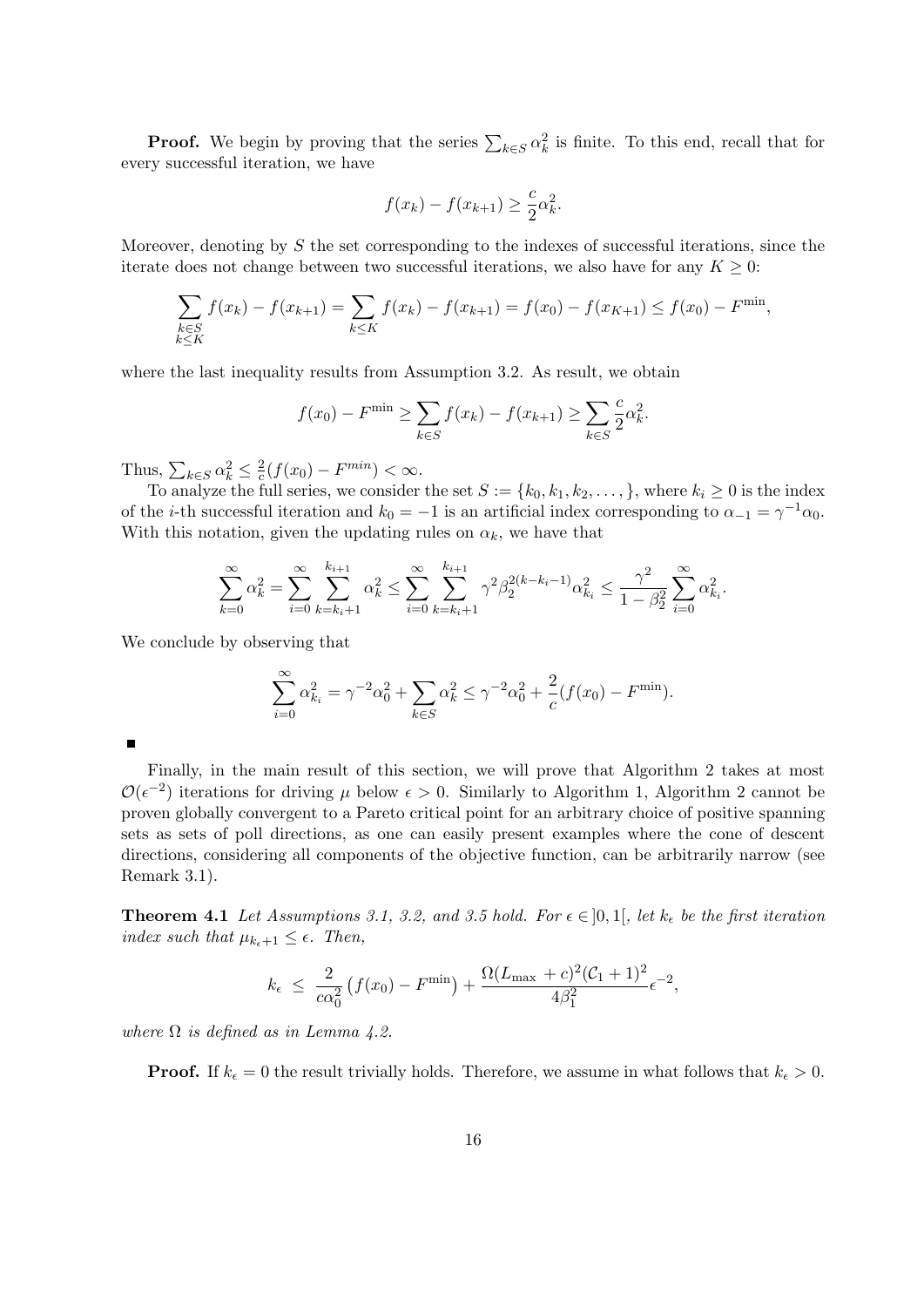For any unsuccessful iteration of index  $k \leq k_{\epsilon}$ , we have from Lemma 4.1 that

$$
\alpha_k^2 \geq \frac{4\mu_{D_k}^2}{(L_{\text{max}} + c)^2}.\tag{9}
$$

Since  $\mu_k > \epsilon$ , in view of (7), we have  $\mu_{D_k} > \epsilon/(\mathcal{C}_1 + 1)$ . Therefore, using (9), we have

$$
\alpha_k^2 \ge \frac{4\epsilon^2}{(L_{\text{max}} + c)^2 (\mathcal{C}_1 + 1)^2}.
$$
\n(10)

Considering the updating rules on the stepsize, for any successful iteration of index  $k_{\epsilon} \geq$  $k > j_1$ , where  $j_1$  is the index of the first unsuccessful iteration, there exists an index of an unsuccessful iteration  $j(k) \leq k$  (with possibly  $j(k) = j_1$ ) such that  $\alpha_k \geq \beta_1 \alpha_{j(k)}$ . Putting this together with (10) yields:

$$
\forall k \in S, k_{\epsilon} \geq k > j_1, \quad \alpha_k^2 \geq \frac{4\beta_1^2 \epsilon^2}{(L_{\text{max}} + c)^2 (C_1 + 1)^2},
$$

where S denotes the set of successful iterations. Using now the result of Lemma 4.2, we have:

$$
\Omega \geq \sum_{k=0}^{\infty} \alpha_k^2 \geq \sum_{k=j_1+1}^{k_{\varepsilon}} \alpha_k^2 \geq (k_{\varepsilon} - j_1) \frac{4\beta_1^2 \epsilon^2}{(L_{\max} + c)^2 (C_1 + 1)^2}.
$$

Thus

$$
k_{\varepsilon} - j_1 \ \leq \ \frac{\Omega(L_{\max} + c)^2 (\mathcal{C}_1 + 1)^2}{4\beta_1^2} \epsilon^{-2}.
$$

Since  $j_1$  is the index of the first unsuccessful iteration, one can trivially show that  $j_1 \leq$  $\frac{2}{c\alpha_0^2}$   $(f(x_0) - F^{\text{min}})$ . Then, the thesis follows.

The previous theorem allows us to establish a WCC bound in terms of the number of function evaluations for Algorithm 2 (see also Remark 3.2).

Corollary 4.1 Let all the assumptions of Theorem 4.1 hold. To achieve  $\mu_k < \epsilon$ , Algorithm 2 takes at most  $\mathcal{O}\left(n\epsilon^{-2}\right)$  function evaluations.

### 5 Conclusions

In this work, we analyzed the worst-case complexity of some direct-search derivative-free algorithms for unconstrained multiobjective nonconvex smooth optimization problems. In the case of Direct Multisearch [7], we derived a complexity bound of  $\mathcal{O}(|L(\epsilon)|\epsilon^{-2m})$  for driving a criticality measure below  $\epsilon > 0$ . We then proposed a min-max approach to the multiobjective derivative-free optimization problem, which proved to be a particular instance of Direct Multisearch, but presented a worst-case complexity bound of  $\mathcal{O}(\epsilon^{-2})$  for driving the same criticality measure below  $\epsilon > 0$ . This result is identical, in terms of  $\epsilon$ , to the one established in [10] for gradient descent, considering the same class of problems. For the (strongly) convex case, where all the components of the objective function are (strongly) convex, it remains as an open question whether similar complexity bounds to those derived in [10] could be established for the algorithms considered in this paper.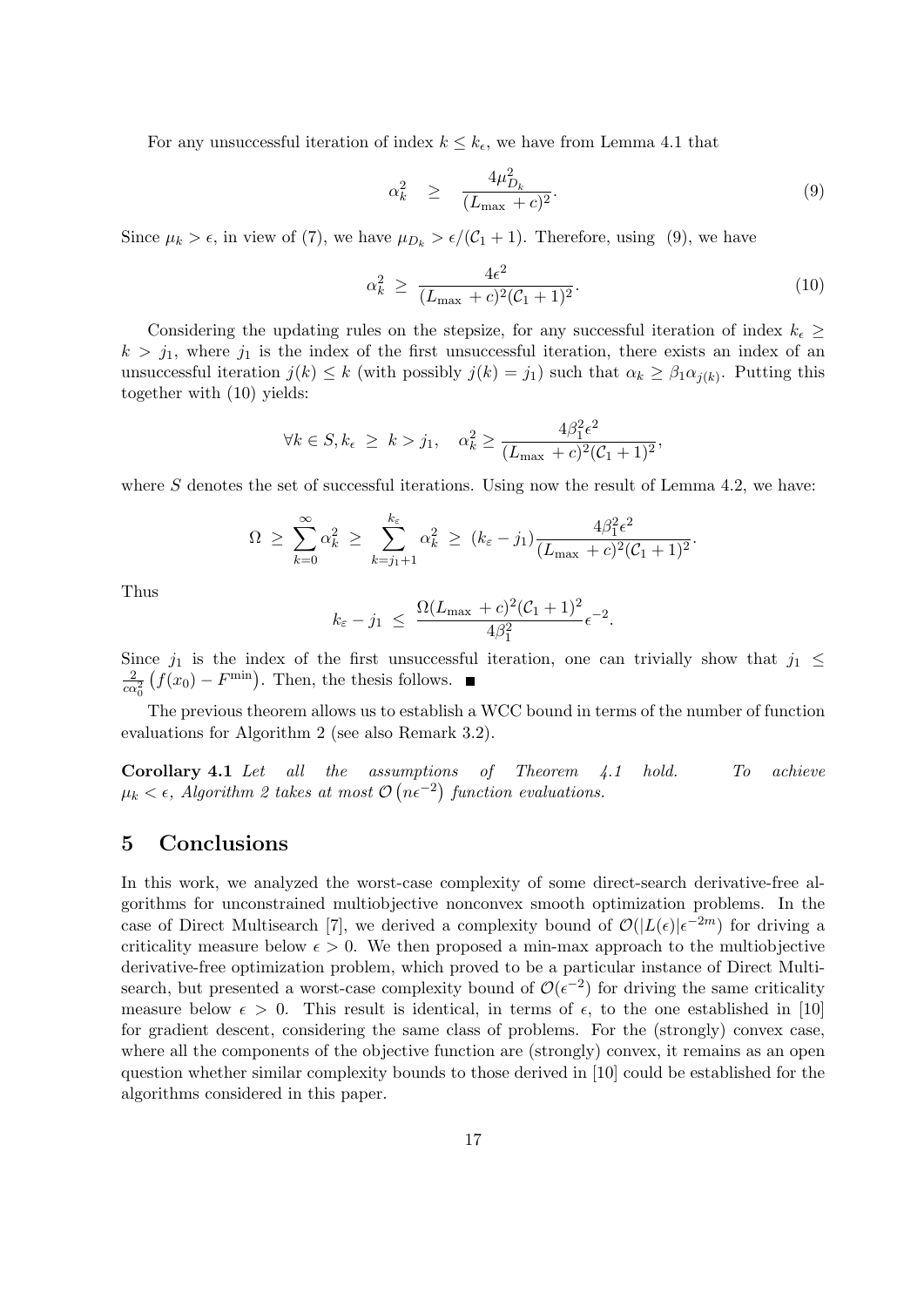### References

- [1] R. T. Marler and J. S. Arora. Survey of multi-objective optimization methods for engineering. Struct. Multidisciplinary Optim., 26:369–395, 2004.
- [2] M. Ehrgott. Multicriteria Optimization. Springer, Heidelberg, Germany, 2005.
- [3] A. L. Custódio, M. Emmerich, and J. F. A. Madeira. Recent developments in derivative-free multiobjective optimization. Computational Technology Reviews, 5:1–30, 2012.
- [4] T. G. Kolda, R. M. Lewis, and V. Torczon. Optimization by direct search: New perspectives on some classical and modern methods. SIAM Rev., 45:385–482, 2003.
- [5] A. R. Conn, K. Scheinberg, and L. N. Vicente. Introduction to Derivative-free Optimization. MPS-SIAM Series on Optimization. SIAM, Philadelphia, USA, 2009.
- [6] C. Audet and W. Hare. Derivative-free and Blackbox Optimization. Springer Series in Operations Research and Financial Engineering. Springer, Cham, Switzerland, 2017.
- [7] A. L. Custódio, J. F. A. Madeira, A. I. F. Vaz, and L. N. Vicente. Direct multisearch for multiobjective optimization. SIAM J. Optim., 21:1109–1140, 2011.
- [8] C. Cartis, N. I. M. Gould, and Ph. L. Toint. On the oracle complexity of first-order and derivative-free algorithms for smooth nonconvex minimization. *SIAM J. Optim.*, 22:66–86, 2012.
- [9] M. Dodangeh and L. N. Vicente. Worst case complexity of direct search under convexity. Math. Program., 155:307–332, 2016.
- [10] J. Fliege, A. I. F. Vaz, and L. N. Vicente. Complexity of gradient descent for multiobjective optimization. Optim. Methods Softw., 34:949–959, 2019.
- [11] R. Garmanjani and L. N. Vicente. Smoothing and worst-case complexity for direct-search methods in nonsmooth optimization. IMA J. Numer. Anal., 33:1008–1028, 2013.
- [12] G. N. Grapiglia, J. Yuan, and Y. Yuan. On the convergence and worst-case complexity of trust-region and regularization methods for unconstrained optimization. Math. Program., 152:491–520, 2015.
- [13] S. Gratton, C. W. Royer, L. N. Vicente, and Z. Zhang. Direct search based on probabilistic descent. SIAM J. Optim., 25:1515–1541, 2015.
- [14] J. Konečný and P. Richtárik. Simple complexity analysis of simplified direct search. Technical report, Available at https://arxiv.org/abs/1410.0390, 2014.
- [15] Y. Nesterov. Introductory Lectures on Convex Optimization. Applied Optimization. Kluwer Academic Publishers, Boston, USA, 2004.
- [16] L. N. Vicente. Worst case complexity of direct search. EURO Journal on Computational Optimization, 1:143–153, 2013.